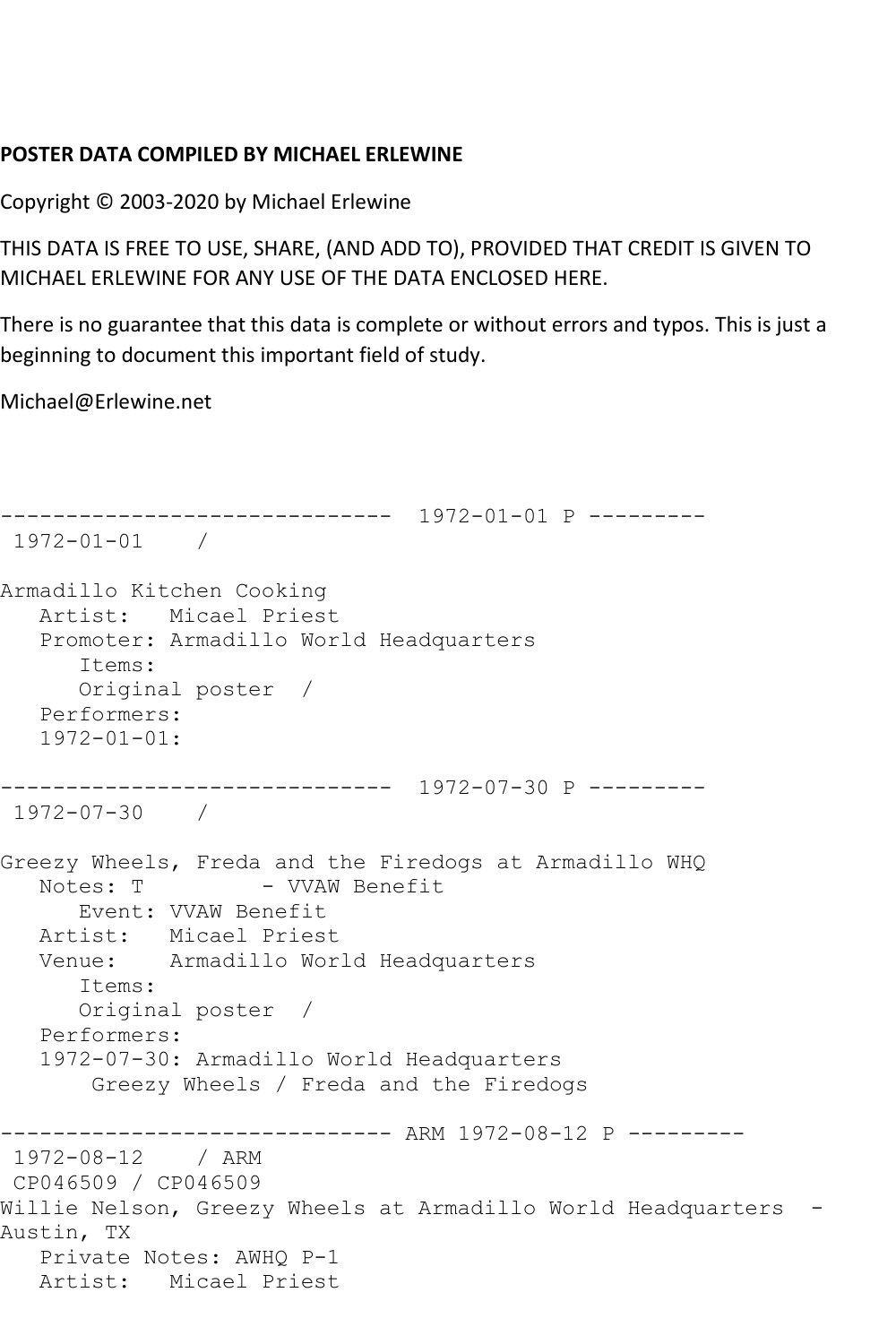Venue: Armadillo World Headquarters Items: Original poster ARM / CP046509 / CP046509 Performers: 1972-08-12: Armadillo World Headquarters Willie Nelson / Greezy Wheels ------------------------------ ARM 1972-09-01 P --------- 1972-09-01 / ARM CP046500 Willis Alan Ramsey, Seals and Crofts at Armadillo WHQ<br>Notes: T - \$2.50 Notes: T Artist: Micael Priest Venue: Armadillo World Headquarters Items: Original poster ARM / CP046500 Performers: 1972-09-01 1972-09-02: Armadillo World Headquarters Willis Alan Ramsey / Seals and Crofts ------------------------------ ARM 1972-09-01 P --------- 1972-09-01 / ARM CP046500 / CP046500 Seals and Crofts, Jimmie Dash at Armadillo World Headquarters -Austin, TX Private Notes: AWHQ P-1 Benefit: Armadillo Country Music Review Artist: Micael Priest Venue: Armadillo World Headquarters Items: Original poster ARM / CP046500 / CP046500 Performers: 1972-09-01 zzzz-09-02 sat: Armadillo World Headquarters Seals and Crofts / Jimmie Dash / Willis Alan Ramsey ------------------------------ ARM 1972-09-15 P-1 --------- 1972-09-15 / ARM CP061621 / XH1972091 Willie Nelson, Michael Murphey at Armadillo World Headquarters [Austin, TX] Artist: Micael Priest Venue: Armadillo World Headquarters Items: Original poster ARM Edition 1 / CP061621 / XH1972091 (14-1/2 x 16-3/8) Original poster ARM Edition 1 / CP019756 / XH19720915 (1) Performers: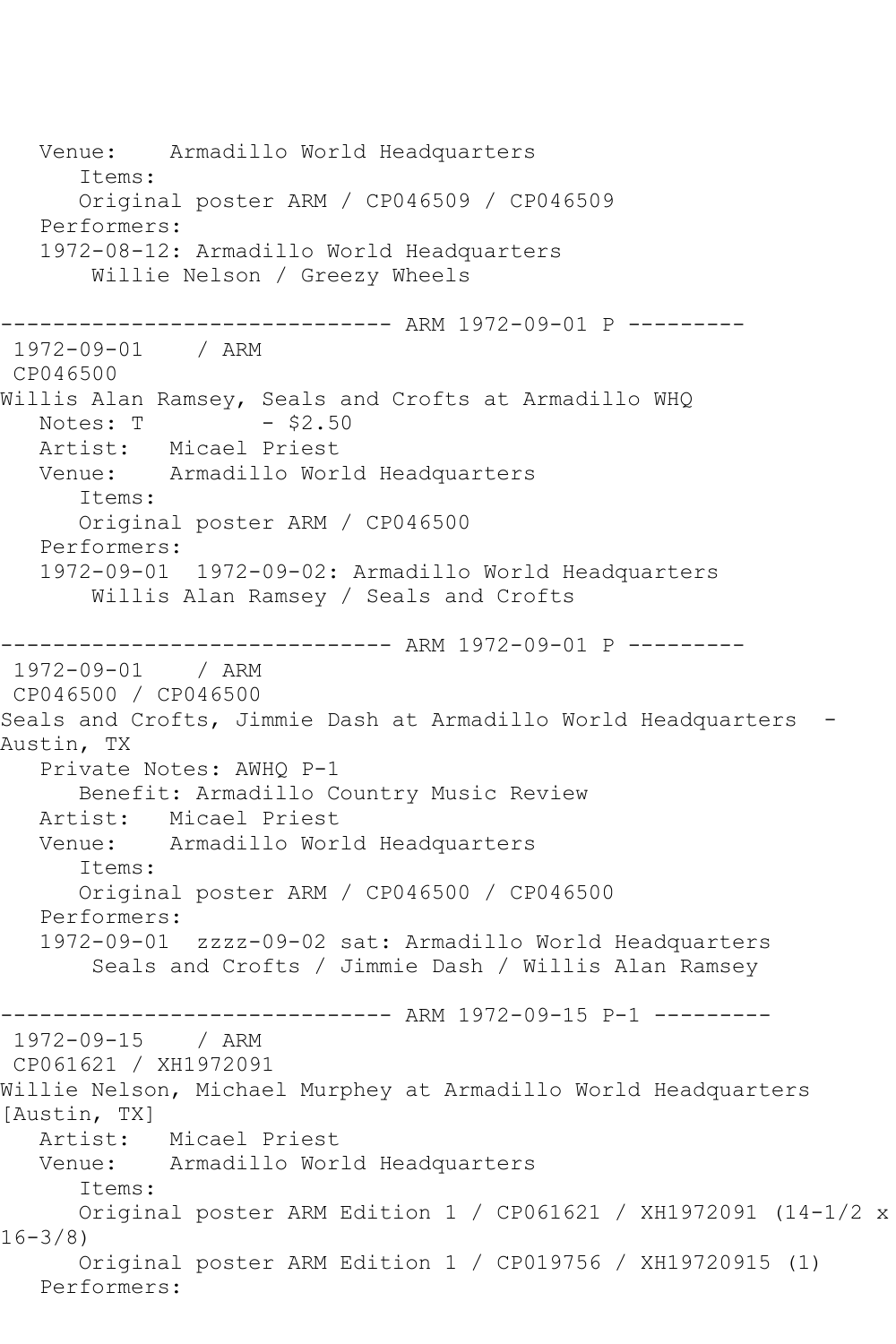1972-09-15 1972-09-16: Armadillo World Headquarters Willie Nelson / Michael Murphey ------------------------------- ARM 1972-10 P-1 ----------<br>1972-10 / ARM  $1972 - 10$ CP004171 / CD04580 October Calendar at the Armadillo Artist: Micael Priest Venue: Armadillo World Headquarters Items: Original poster ARM Edition 1 / CP004171 / CD04580 Performers: 1972-10: Armadillo World Headquarters ------------------------------ ARM 1972-10-01 P --------- 1972-10-01 / ARM CP060054 / CP060054 Texas Flatlanders, Peter Frampton at Armadillo World Headquarters [Austin, TX] Artist: Micael Priest Venue: Armadillo World Headquarters Items: Original poster ARM / CP060054 / CP060054 (16 x 22-3/8) Performers: 1972-10-01: Armadillo World Headquarters 1972-10-03 1972-10-05: Armadillo World Headquarters Texas Flatlanders 1972-10-06: Armadillo World Headquarters Peter Frampton 1972-10-07: Armadillo World Headquarters Freda and the Firedogs / Flatlanders 1972-10-11 1972-10-13: Armadillo World Headquarters Etta James / Big Joe Turner / Miss Lavell 1972-10-12: Armadillo World Headquarters Jerry Lee Lewis 1972-10-15: Armadillo World Headquarters Shawn Phillips 1972-10-17 1972-10-18: Armadillo World Headquarters High Country 1972-10-19 1972-10-20: Armadillo World Headquarters Leo Kottke 1972-10-21: Armadillo World Headquarters Michael Murphey and the Rainbow Band 1972-10-22: Armadillo World Headquarters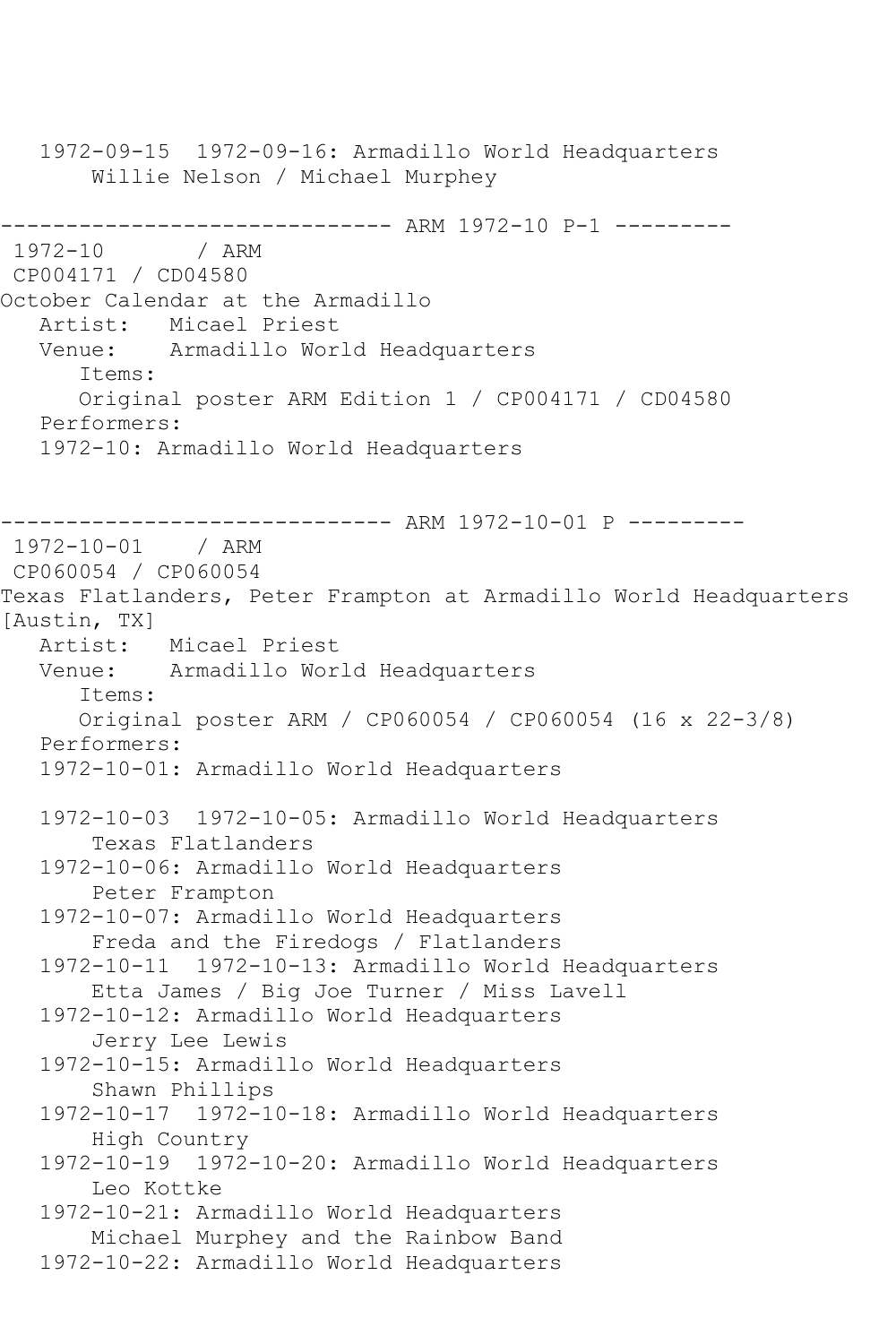```
 1972-10-26 1972-10-27: Armadillo World Headquarters
       Goose Creek Symphony
   1972-10-28: Armadillo World Headquarters
       Nitzinger
   1972-10-31: Armadillo World Headquarters
       Ramon Ramon and the 4 Daddy Os
   1972-10-31: Armadillo World Headquarters
       Weyland Jennings / San Francisco Mime Troupe / Commander Cody 
and his Lost Planet Airmen / Hot Tuna / Moods of Country Music
------------------------------ 1972-10-19 P ---------
1972-10-19 / 
Leo Kottke at Armadillo WHQ
  Notes: T
   Artist: Micael Priest
   Venue: Armadillo World Headquarters
      Items:
      Original poster / 
   Performers:
   1972-10-19 1972-10-20: Armadillo World Headquarters
       Leo Kottke
------------------------------ 1972-10-19 P ---------
1972-10-19 / 
CP060582 / CP060582
Leo Kotke at Armadillo World Headquarters - Austin, TX
   Artist: Micael Priest
   Venue: Armadillo World Headquarters
      Items:
      Original poster / CP060582 / CP060582 (13 x 16-3/4)
   Performers:
   1972-10-19 1972-10-20: Armadillo World Headquarters
       Leo Kottke
------------------------------ ARM 1972-10-29 H ---------
1972-10-29 / ARM 
CP061615
Willie Nelson, Steve Fromholz at Armadillo World Headquarters 
[Austin, TX]
   Private Notes: AWHQ HB-1*
   Artist: Micael Priest
   Venue: Armadillo World Headquarters
      Items:
      Handbill ARM / CP061615 (8-1/2 x 11)
   Performers:
   1972-10-29: Armadillo World Headquarters
```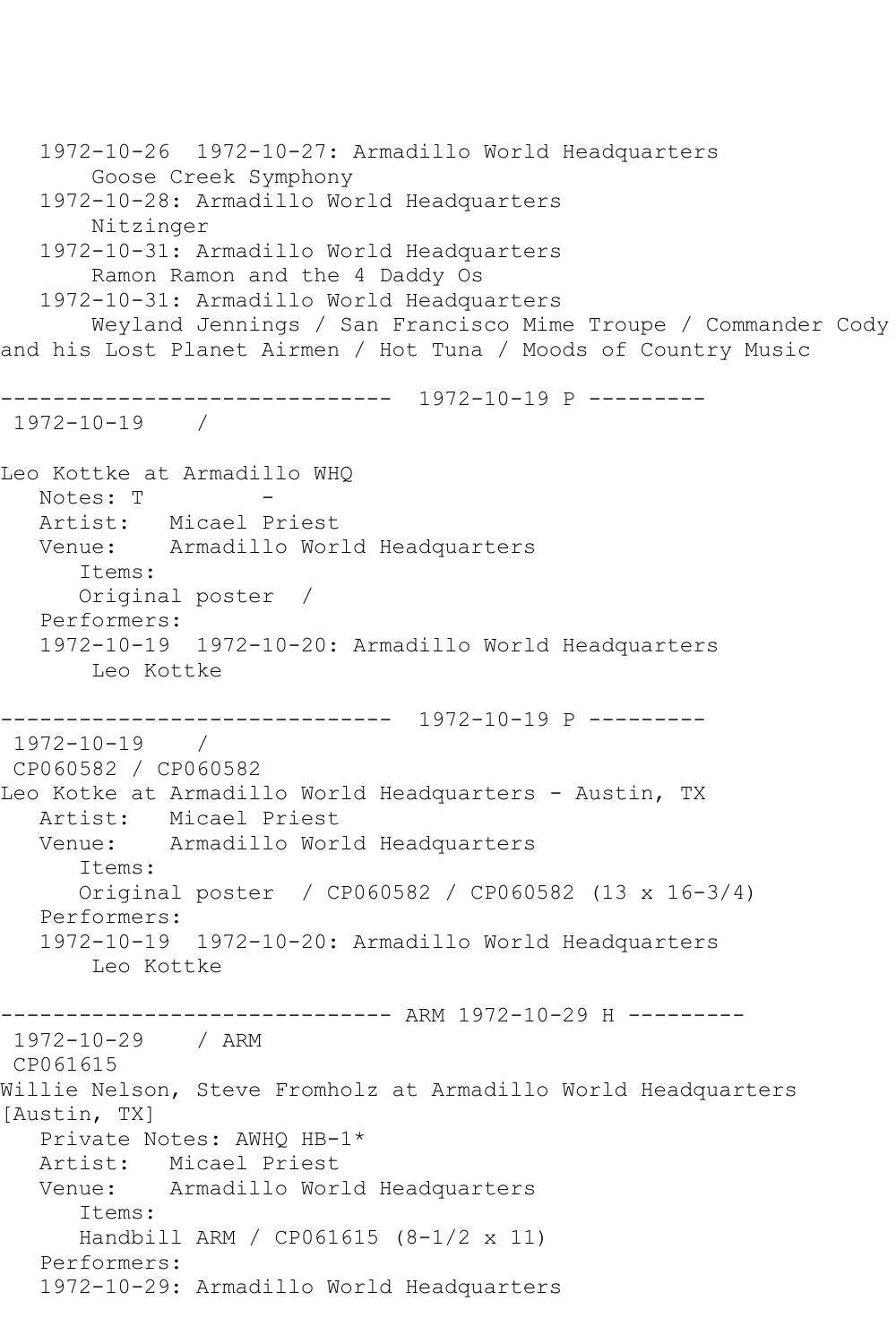Willie Nelson / Steve Fromholz / Freda and the Firedogs / Kenneth Threadgill / Velvet Cowpasture ------------------------------ ARM 1972-11-03 P-1 --------- 1972-11-03 / ARM CP004806 / CP00051 Boz Scaggs, Moods of Country Music at Armadillo WHQ  $Notes: T$   $- $3.00$  Private Notes: AWHQ P-1 Artist: Micael Priest Venue: Armadillo World Headquarters Items: Original poster ARM Edition 1 / CP004806 / CP00051 Performers: 1972-11-03: Armadillo World Headquarters Boz Scaggs / Moods of Country Music / Boz Scaggs / Moods of Country Music ------------------------------ 1972-11-29 P --------- 1972-11-29 / Home Grown Entertainment at the Armadillo Notes:<br>Artist: Micael Priest Venue: Armadillo World Headquarters Items: Original poster / Performers: 1972-11-29: Armadillo World Headquarters ------------------------------ ARM 1972-12-01 P-1 --------- 1972-12-01 / ARM CP009603 / CS04348 Waylon Jennings, Willie Nelson at Armadillo WHQ Notes: T - \$3.00 Private Notes: AWHQ HB-1 Artist: Micael Priest Venue: Armadillo World Headquarters Items: Original poster ARM / / CP00312 Original poster ARM Edition 1 / CP009603 / CS04348 Performers: 1972-12-01: Armadillo World Headquarters Waylon Jennings / Willie Nelson 1972-12-02: Waylon Jennings / Commander Cody and his Lost Planet Airmen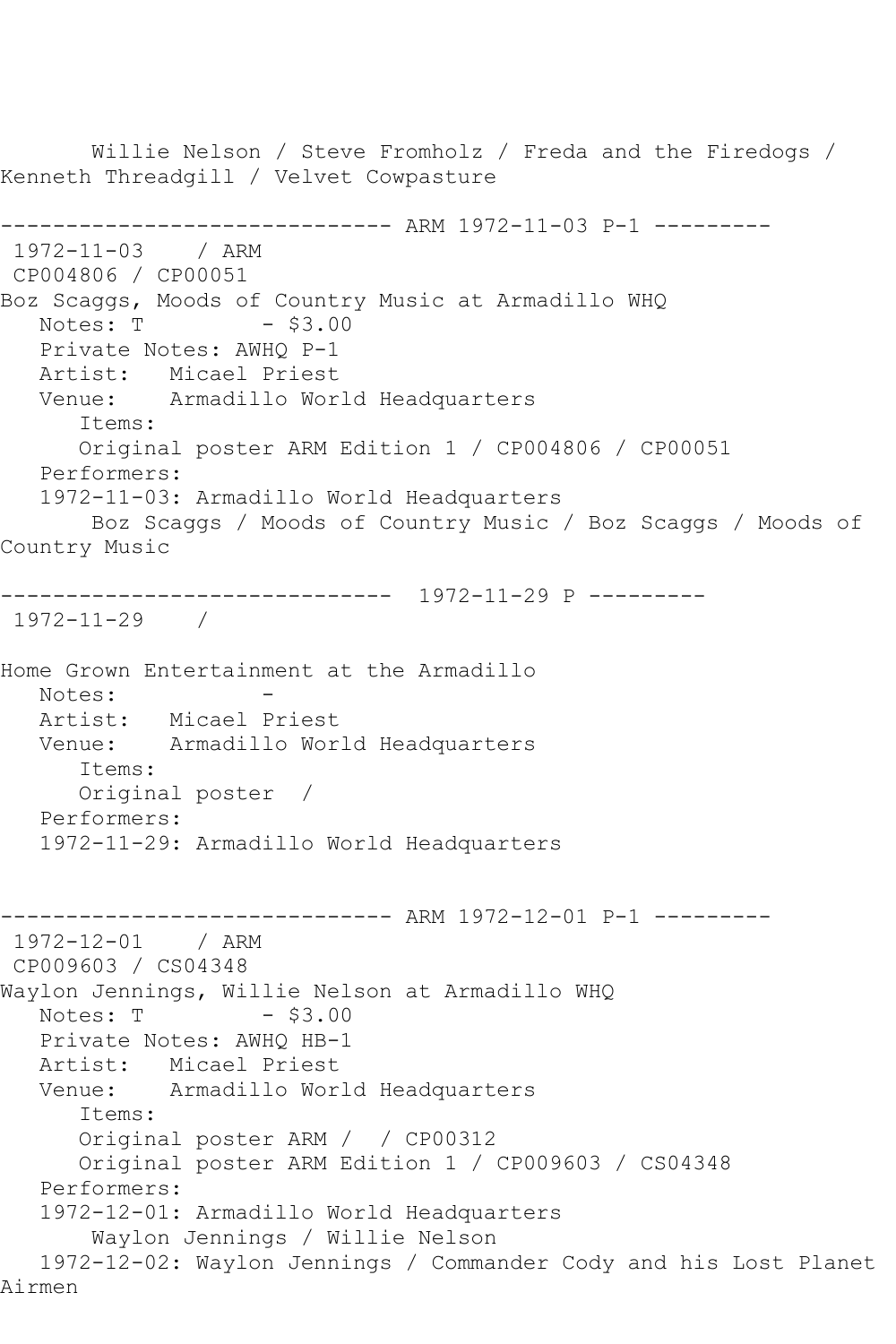```
------------------------------ 1973 P ---------
1973 / 
CP061622
Need ta Know in Austin, What's Shakin Music Wise, Dial Ira Tull
   Private Notes: AWHQ P-1
   Artist: Micael Priest
   Venue: Austin
      Items:
      Original poster / CP061622 (11 x 17)
   Performers:
   1973: Austin
       Ira Tull / Ira Tull
------------------------------ 1973 P ---------
1973 / 
CP061622
Dial Ira Tuil
  Artist: Micael Priest<br>Venue: Austin
  Venue:
      Items:
      Original poster / CP061622 / CP061622
   Performers:
   1973: Austin
------------------------------ 1973-02-08 P ---------
1973-02-08 / 
Little Feat, Linda Ronstadt at Armadillo WHQ
   Artist: Micael Priest
   Venue: Armadillo World Headquarters
      Items:
      Original poster / 
   Performers:
   1973-02-08: Armadillo World Headquarters
       Little Feat / Linda Ronstadt
------------------------------ ARM 1973-03-02 P-1 ---------
1973-03-02 / ARM 
CP005067 / CP00314
Michael Murphey, Rabble Abelard String Quartet at Armadillo WHQ
  Notes: T - Hank Alrich/Mike Cooper
   Private Notes: AWHQ HB-1
   Artist: Micael Priest
   Venue: Armadillo World Headquarters
      Items:
```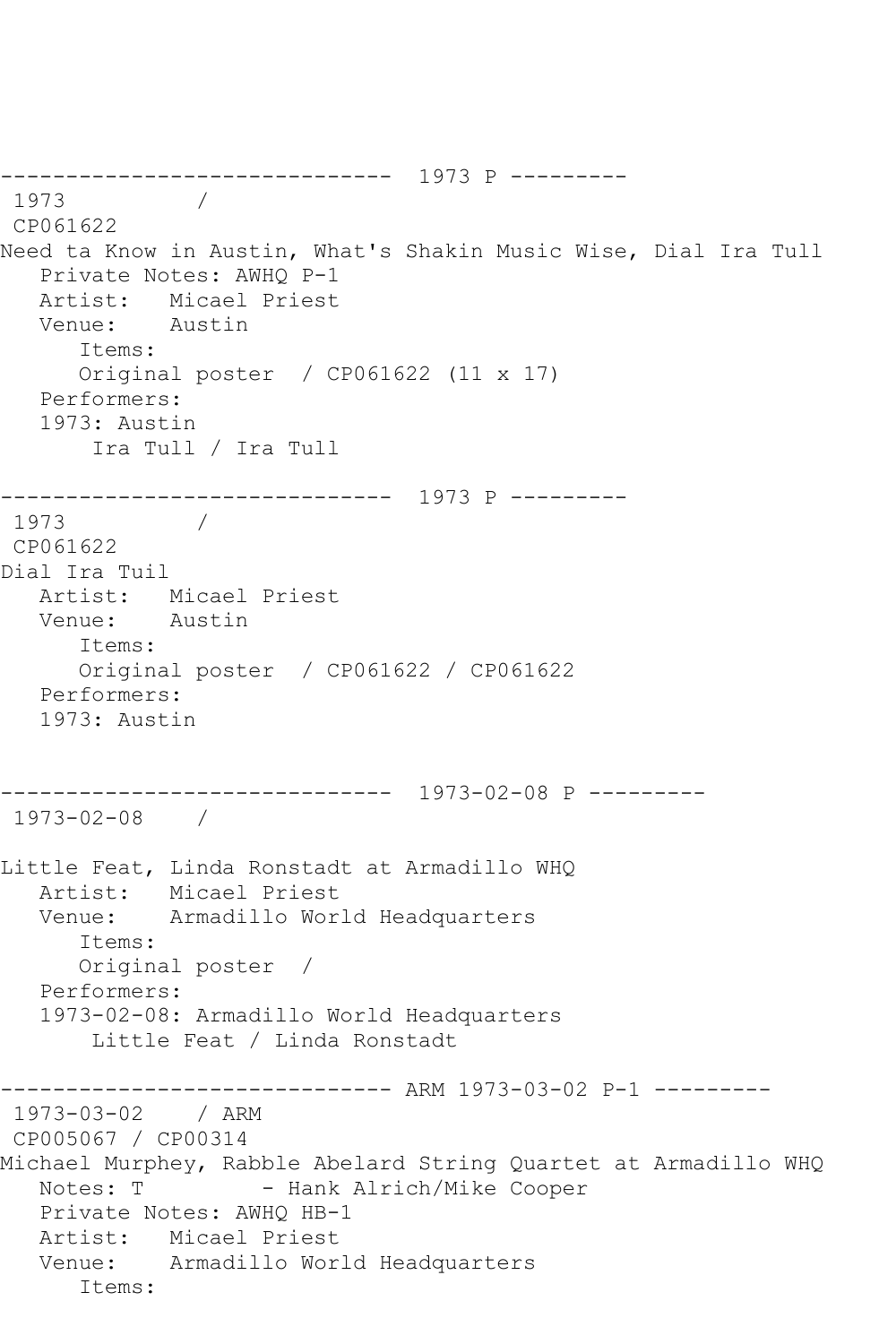Original poster ARM Edition 1 / CP005067 / CP00314 Performers: 1973-03-02 1973-03-03: Armadillo World Headquarters Michael Murphey / Rabble Abelard String Quartet / Hank Aldrich / Mike Cooper / Bobtom / Jerry Barnet ------------------------------ ARM 1973-03-10 P-1 --------- 1973-03-10 / ARM CP005034 / CP00281 Frank Zappa, Austin Ballet Theater at Armadillo WHQ Private Notes: AWHQ Check Artist: Micael Priest<br>Venue: Armadillo Wor Armadillo World Headquarters Items: Original poster ARM Edition 1 / CP005034 / CP00281 ARM / CP018696 / THJME0198 ARM / CP018697 / THJME0199 Performers: 1973-03-10 1973-05-04: Armadillo World Headquarters Frank Zappa / Austin Ballet Theater / Freddie King / Kinky Friedman / Texas Jew Boys / Bette Midler / Shawn Phillips / John Mclaughlin / Mahavishnu Orchestra / Willie Nelson / Whistler / Manmountain / Green Slime Boys / Leo Kottke / Greezy Wheels / J. Geils Band / Tranquility / Waylon Jennings / Commander Cody and his Lost Planet Airmen / Boz Scaggs ------------------------------ ARM 1973-03-15 P-1 --------- 1973-03-15 / ARM CP004793 / CP00038 Freddie King at Armadillo WHQ Private Notes: AWHQ P-1(green) Artist: Micael Priest Venue: Armadillo World Headquarters Items: Original poster ARM Edition 1 / CP004793 / CP00038 Original poster ARM Edition 1 / NONE / X ARM / CP019759 / XH19730315 Performers: 1973-03-15 1973-03-17: Armadillo World Headquarters Freddie King -------------- ARM 1973-04-07 P-1 ---------1973-04-07 / ARM CP004357 / CD04803 Willie Nelson, Whistler at Armadillo WHQ Notes: T Artist: Micael Priest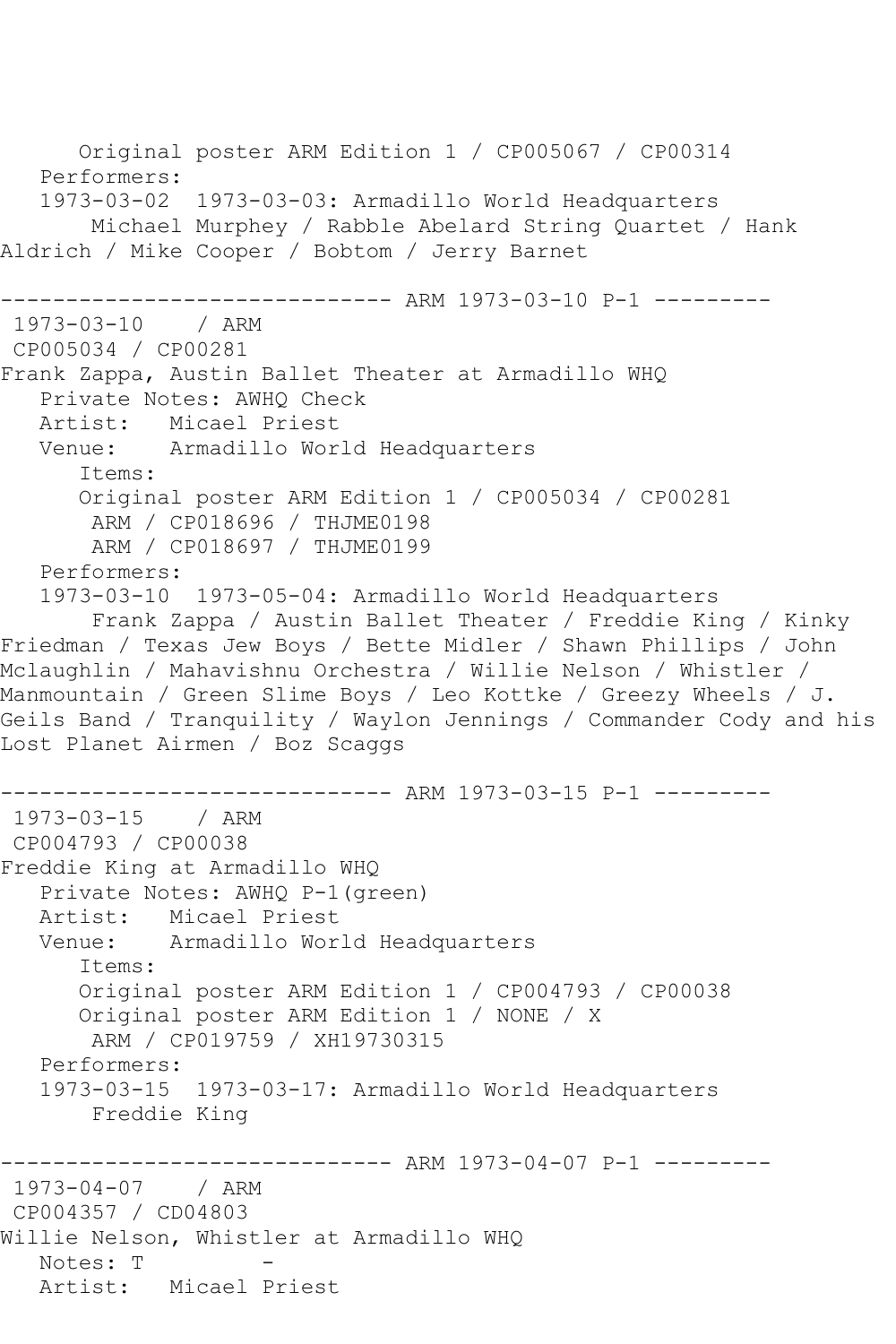Venue: Armadillo World Headquarters Items: Original poster ARM Edition 1 / CP004357 / CD04803 Performers: 1973-04-07: Armadillo World Headquarters Willie Nelson / Whistler / Man Mountain / GSB ------------------------------ ARM 1973-05-12 P --------- 1973-05-12 / ARM CP046501 It's a Beautiful Day at Armadillo WHQ Artist: Micael Priest<br>Venue: Armadillo Wor Armadillo World Headquarters Items: Original poster ARM / CP046501 Performers: 1973-05-12: Armadillo World Headquarters It's a Beautiful Day ------------------------------- ARM 1973-05-24 P-1 ----------<br>1973-05-24 / ARM  $1973 - 05 - 24$ CP004799 / CP00044 Mance Lipscomb, Taj Mahal at Armadillo WHQ Private Notes: AWHQ P-1 Benefit: Benefit for Mance Lipscom Artist: Micael Priest Venue: Armadillo World Headquarters Items: Original poster ARM Edition 1 / CP004799 / CP00044 Performers: 1973-05-24: Armadillo World Headquarters Mance Lipscomb / Taj Mahal ------------------------------ 1973-05-26 P --------- 1973-05-26 / John Prine at Armadillo WHQ Notes: Artist: Micael Priest Venue: Armadillo World Headquarters Items: Original poster / Performers: 1973-05-26: Armadillo World Headquarters John Prine

------------------------------ ARM 1973-06-22 P-1 ---------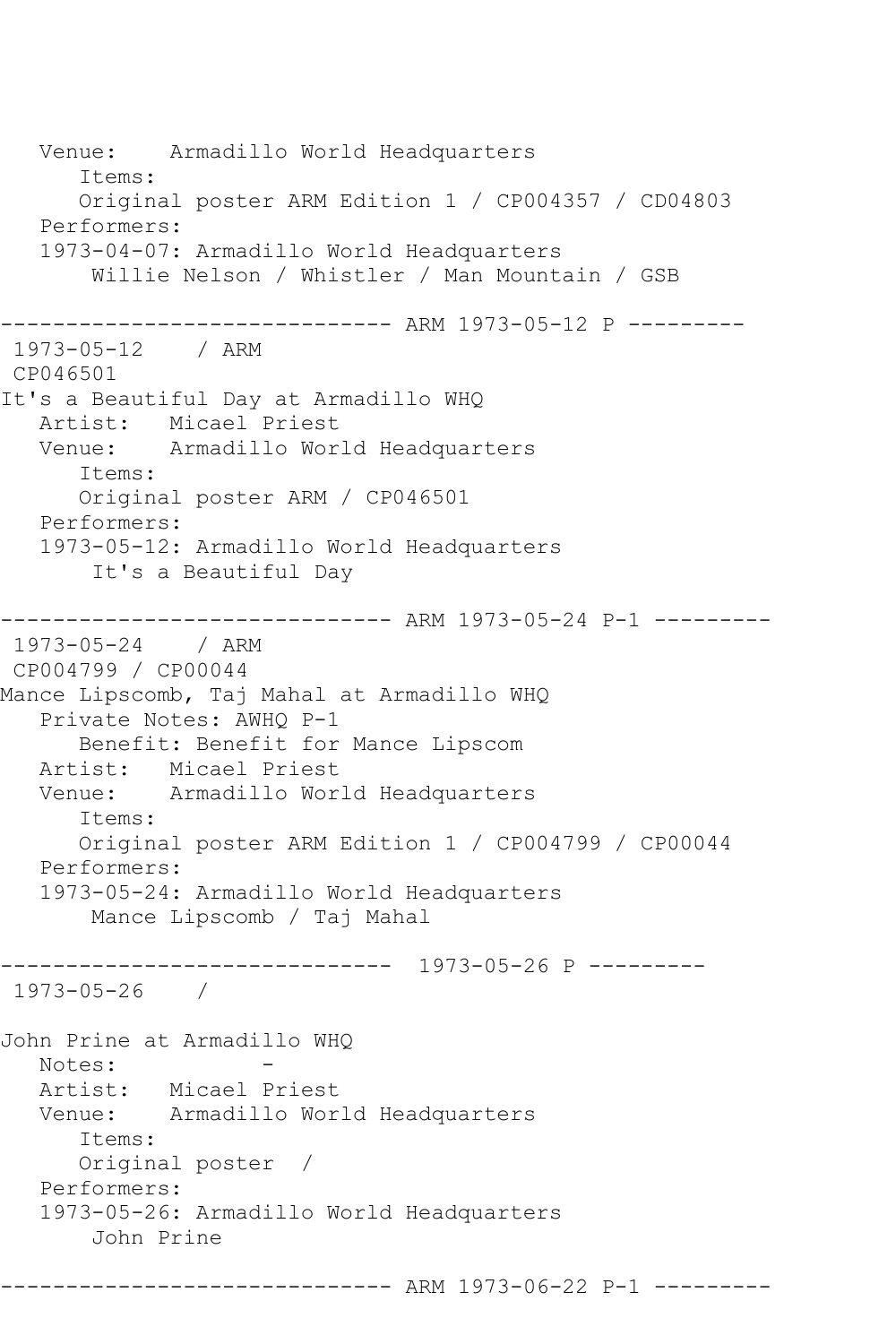1973-06-22 / ARM CP004825 / CP00070 Mose Allison at Armadillo WHQ Notes: T - Sparse crowd Private Notes: AWHQ P-1 (1-copies) Artist: Micael Priest<br>Venue: Armadillo Wor Armadillo World Headquarters Items: Original poster ARM Edition 1 / CP004825 / CP00070 Performers: 1973-06-22 1973-06-23: Armadillo World Headquarters Mose Allison ------------------------------ ARM 1973-06-29 P-1 --------- 1973-06-29 / ARM CP004801 / CP00046 Michael Murphey, Cosmic Cowboy at Armadillo World Headquarters [Austin, TX] Private Notes: AWHQ P-1 (2-copies) Artist: Ken Featherston Venue: Armadillo World Headquarters Items: Original poster ARM Edition 1 / CP004801 / CP00046 Handbill ARM Edition 1 / CP061634 Handbill ARM Edition 1 / CP004802 / CP00047 Performers: 1973-06-29 1973-06-30: Armadillo World Headquarters Michael Murphey / Cosmic Cowboy / Ewing Street Times ------------------------------ 1973-06-29 P --------- 1973-06-29 / CP061634 Michael Murphy, Cosmic Cowboy Orchestra at Armadillo World Headquarters [Austin, TX] Artist: Micael Priest Venue: Armadillo World Headquarters Items: Original poster / CP061634 / CP061634 Performers: 1973-06-29 1973-06-30: Armadillo World Headquarters Michael Murphy / Cosmic Cowboy Orchestra ------------------------------ ARM 1973-09-26 P-1 --------- 1973-09-26 / ARM CP004854 / CP00099 Little Feat, D.K. Little Band at Armadillo WHQ Private Notes: AWHQ P-1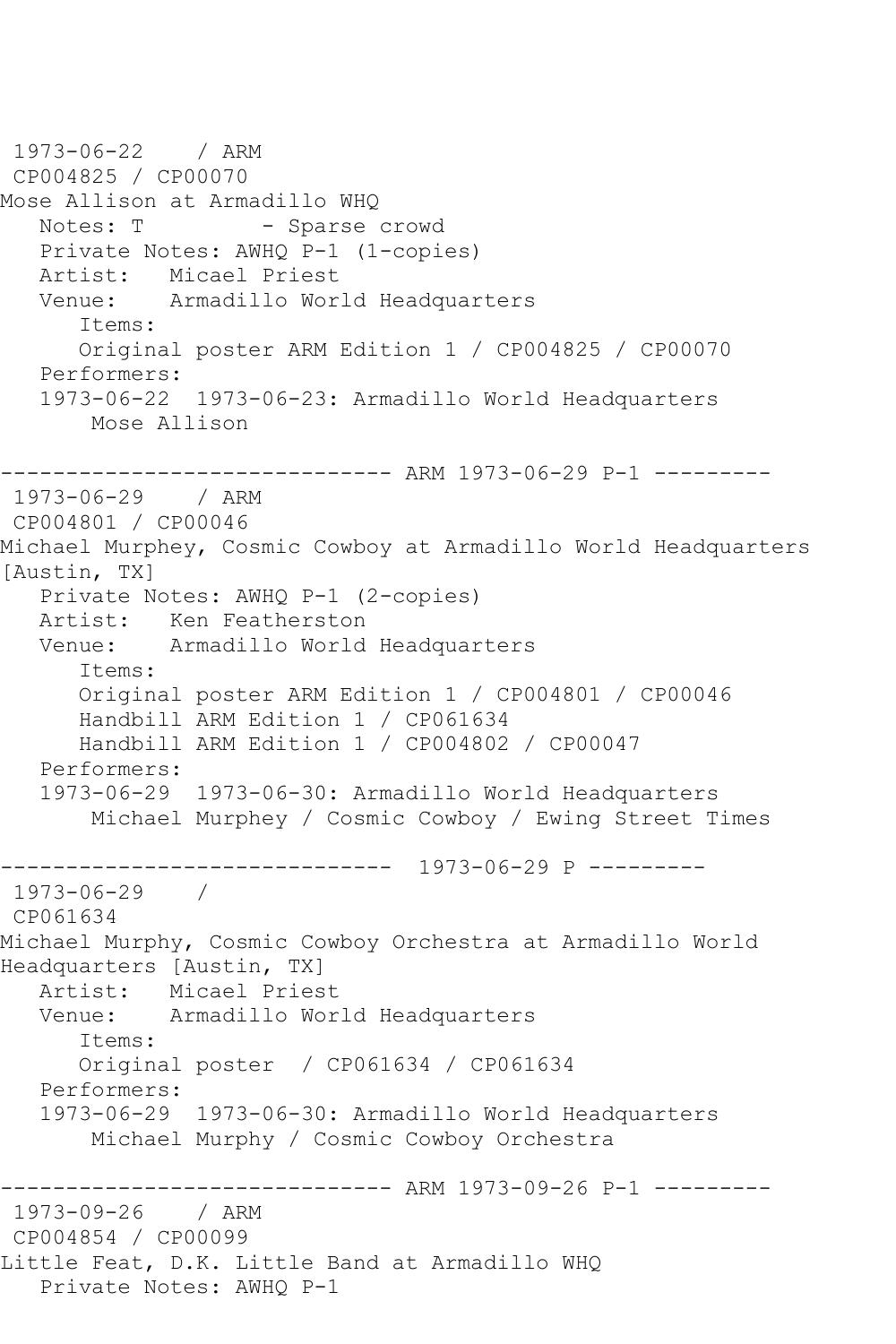Artist: Micael Priest Venue: Armadillo World Headquarters Items: Original poster ARM Edition 1 / CP004854 / CP00099 Performers: 1973-09-26 1973-09-29: Armadillo World Headquarters Little Feat / D.K. Little Band ------------------------------ 1973-10-01 P --------- 1973-10-01 / October-November Calendar Artist: Micael Priest Venue: Armadillo World Headquarters Items: Original poster / Performers: 1973-10-01: Armadillo World Headquarters ------------------------------ ARM 1973-10-26 P-1 --------- 1973-10-26 / ARM CP004821 / CP00066 Frank Zappa and the Mothers of Invention, Martin Mull and his Fabulous Furniture at Armadillo WHQ Notes: Micael Priest to Zappa, Guy Juke did Martin Mull Private Notes: AWHQ P-1 Artist: Micael Priest Venue: Armadillo World Headquarters Items: Original poster ARM Edition 1 / CP004821 / CP00066 Performers: 1973-10-26 1973-10-27: Armadillo World Headquarters Frank Zappa and the Mothers of Invention / Martin Mull ------------------------------ ARM 1973-11-14 P-1 --------- 1973-11-14 / ARM CP004807 / CP00052 Tom T. Hall, Chip Taylor at Armadillo WHQ Private Notes: AWHQ P-1 (1-copies) Artist: Jim Franklin Venue: Armadillo World Headquarters Items: Original poster ARM Edition 1 / CP004807 / CP00052 Performers: 1973-11-14 1973-11-17: Armadillo World Headquarters Tom T. Hall / Chip Taylor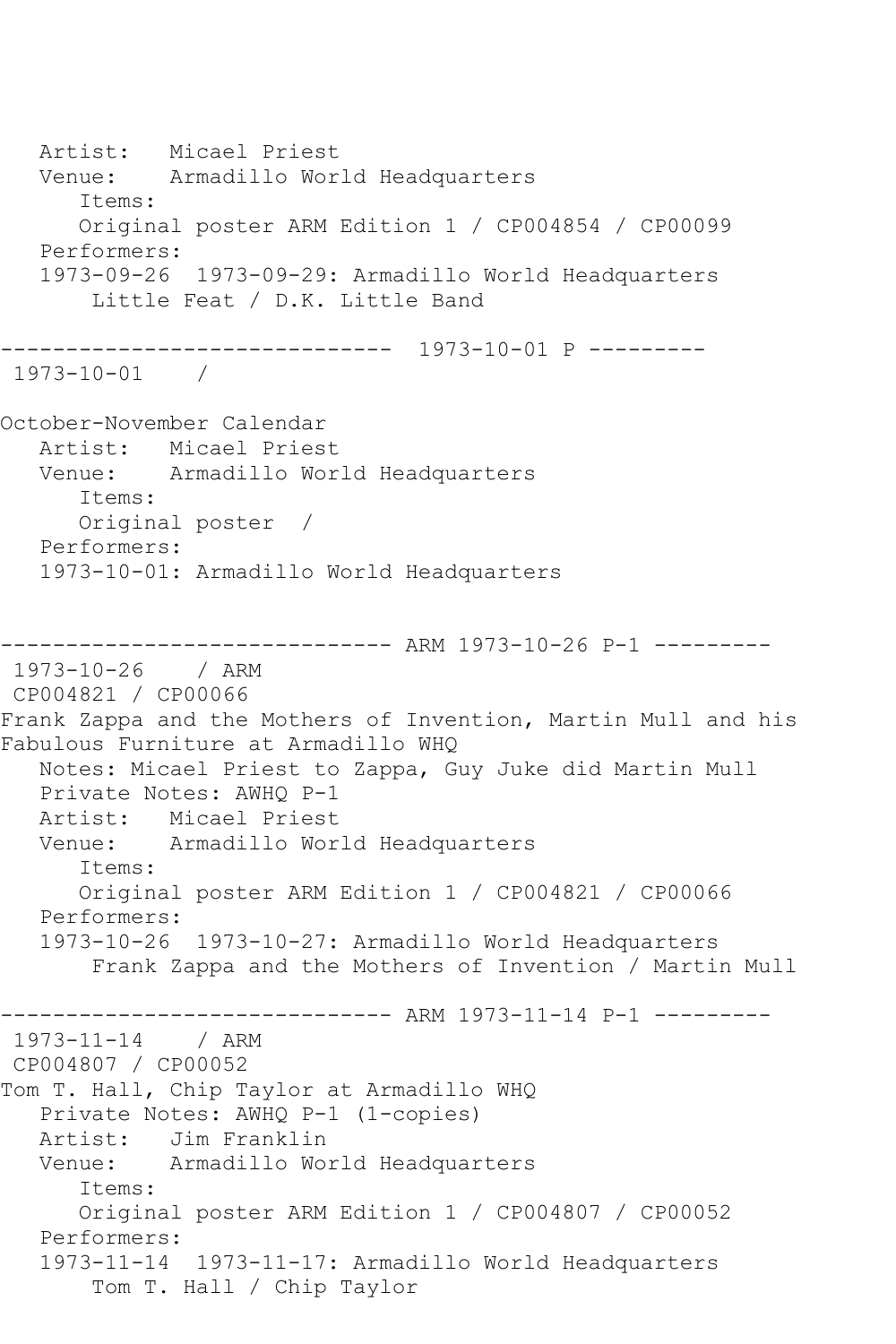------------------------------ ARM 1973-11-28 P-1 --------- 1973-11-28 / ARM CP004808 / CP00053 Commander Cody and his Lost Planet Airmen, Greezy Wheels at Armadillo WHQ Notes: Priest did the lettering, Juke the rest Private Notes: AWHQ P-1 Artist: Micael Priest Venue: Armadillo World Headquarters Items: Original poster ARM Edition 1 / CP004808 / CP00053 Performers: 1973-11-28 1973-12-01: Armadillo World Headquarters Commander Cody and his Lost Planet Airmen / Greezy Wheels ------------------------------ ARM 1974-02-08 P-1 --------- 1974-02-08 / ARM CP004791 / CP00036 Little Feat at Armadillo WHQ Notes: T - \$3.00 Private Notes: AWHQ P-1 Artist: Micael Priest Venue: Armadillo World Headquarters Items: Original poster ARM Edition 1 / CP004791 / CP00036 Performers: 1974-02-08 1974-02-09: Armadillo World Headquarters Little Feat ------------------------------ ARM 1974-04-18 P-1 --------- 1974-04-18 / ARM CP004756 / CP00001 Buffy Saint-Marie, Delbert and Glenn at Armadillo WHQ Private Notes: AWHQ P-1 Artist: Micael Priest Venue: Armadillo World Headquarters Items: Original poster ARM Edition 1 / CP004756 / CP00001 ARM / CP004787 / CP00032 Performers: 1974-04-18 1974-04-21: Armadillo World Headquarters 1974-04-19 1974-04-20: Buffy Saint-Marie / Delbert and Glenn ------------------------------ 1974-04-19 P --------- 1974-04-19 /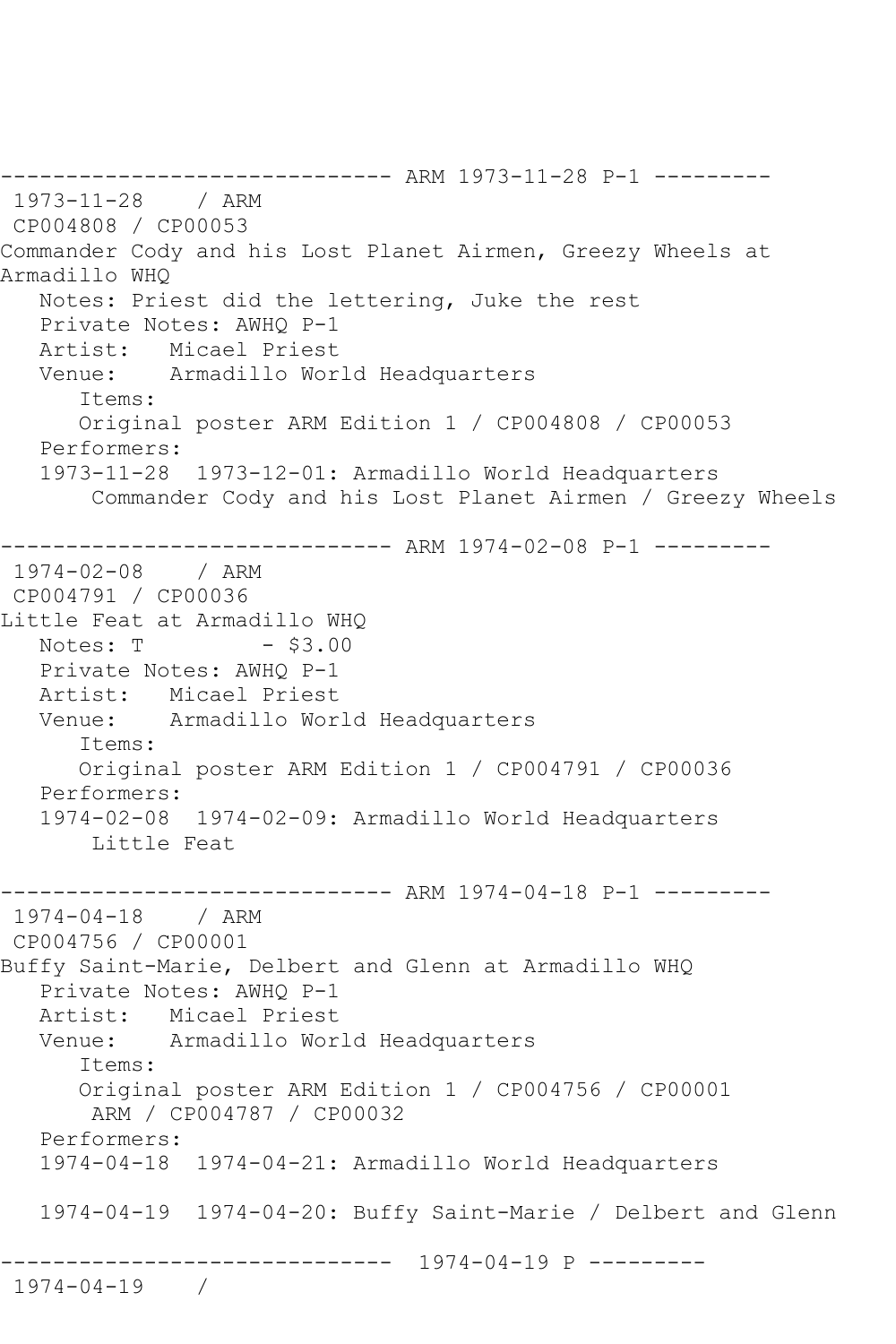```
CP060681 / CP060681
Buffy Sainte Marie, Delbert and Glen at Armadillo World Headquarters 
- Austin, TX
   Artist: Micael Priest
   Venue: Armadillo World Headquarters
       Items:
       Original poster / CP060681 / CP060681 (11 x 17)
   Performers:
   1974-04-19 1974-04-20: Armadillo World Headquarters
        Buffy Saint-Marie / Delbert and Glen
    1974-04-18: Armadillo World Headquarters
        Delbert and Glen
    1974-04-21: Armadillo World Headquarters
        Delbert and Glen
   ------------------------------ 1974-04-24 P ---------
1974-04-24 / 
Benefit for Mance Lipscomb at the Armadillo
   Artist: Micael Priest
   Promoter: Armadillo World Headquarters
       Items:
       Original poster / 
   Performers:
   1974-04-24:
------------------------------ 1974-05-24 P ---------
1974-05-24 / 
Mance Lipscomb Benefit at Armadillo WHQ
  Notes: - Priest put '73 on poster
       Benefit: Mance Lipscomb Benefit
  Artist: Micael Priest<br>Venue: Armadillo Wor
            Armadillo World Headquarters
       Items:
       Original poster / 
   Performers:
   1974-05-24: Armadillo World Headquarters
        Mance Lipscomb / Kurt Van Sickle
                    ------------------------------ ARM 1974-06-15 P-1 ---------
1974-06-15 / ARM 
CP015274 / ME0421
Bruce Springsteen at Armadillo WHQ
   Notes: Bruce Springsteen cancelled.
   Artist: Micael Priest
   Venue: Armadillo World Headquarters
```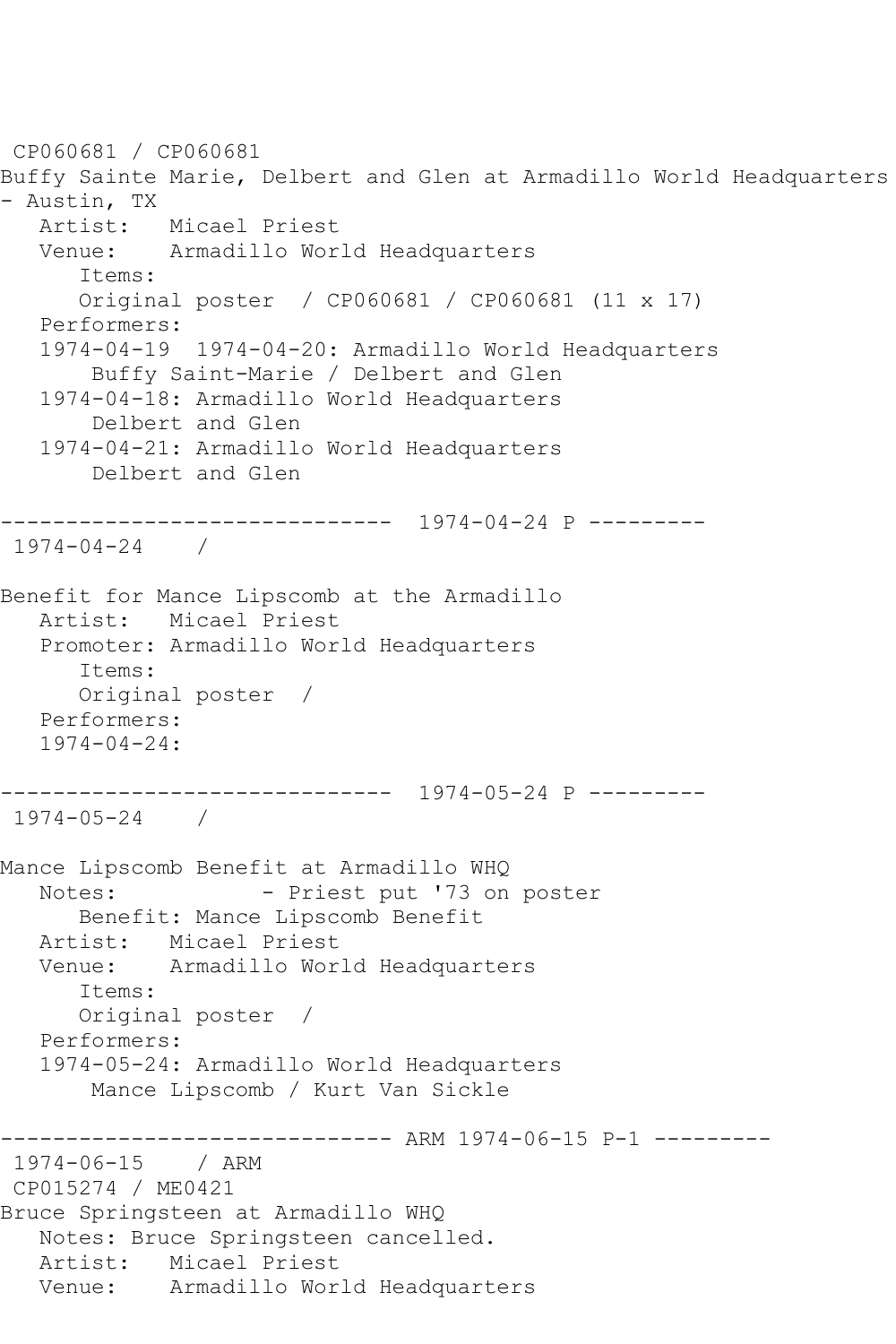```
 Items:
      Original poster ARM Edition 1 / CP015274 / ME0421
   Performers:
   1974-06-15: Armadillo World Headquarters
        Bruce Springsteen
------------------------------ ARM 1974-06-15 P ---------
1974-06-15 / ARM 
CP060248 / CP060248
Bruce Springsteen at Armadillo World Headquarters - Austin, TX
 Artist: Micael Priest
 Venue: Armadillo World Headquarters
       Items:
       Original poster ARM / CP060248 / CP060248 (11 x17)
   Performers:
   1974-06-15: Armadillo World Headquarters
        Bruce Springsteen
                  ------------ ARM 1974-08-04 P-1 ---------
1974-08-04 / ARM 
CP004765 / CP00010
Wet Willie, Bola Hooker at Armadillo WHQ
   Private Notes: AWHQ P-1 (1-copies)
   Artist: Micael Priest
   Venue: Armadillo World Headquarters
       Items:
       Original poster ARM Edition 1 / CP004765 / CP00010
   Performers:
   1974-08-04: Armadillo World Headquarters
        Wet Willie / Bola Hooker
                ------------------------------ ARM 1974-09-24 P-1 ---------
1974-09-24 / ARM 
CP004839 / CP00084
Greezy Wheels at Armadillo WHQ
  Notes: T
   Private Notes: AWHQ P-1
   Artist: Micael Priest
   Venue: Armadillo World Headquarters
       Items:
      Original poster ARM Edition 1 / CP004839 / CP00084
   Performers:
   1974-09-24 1974-09-25: Armadillo World Headquarters
        Greezy Wheels
------------------------------ ARM 1974-11-06 P-1 ---------
```

```
1974-11-06 / ARM
```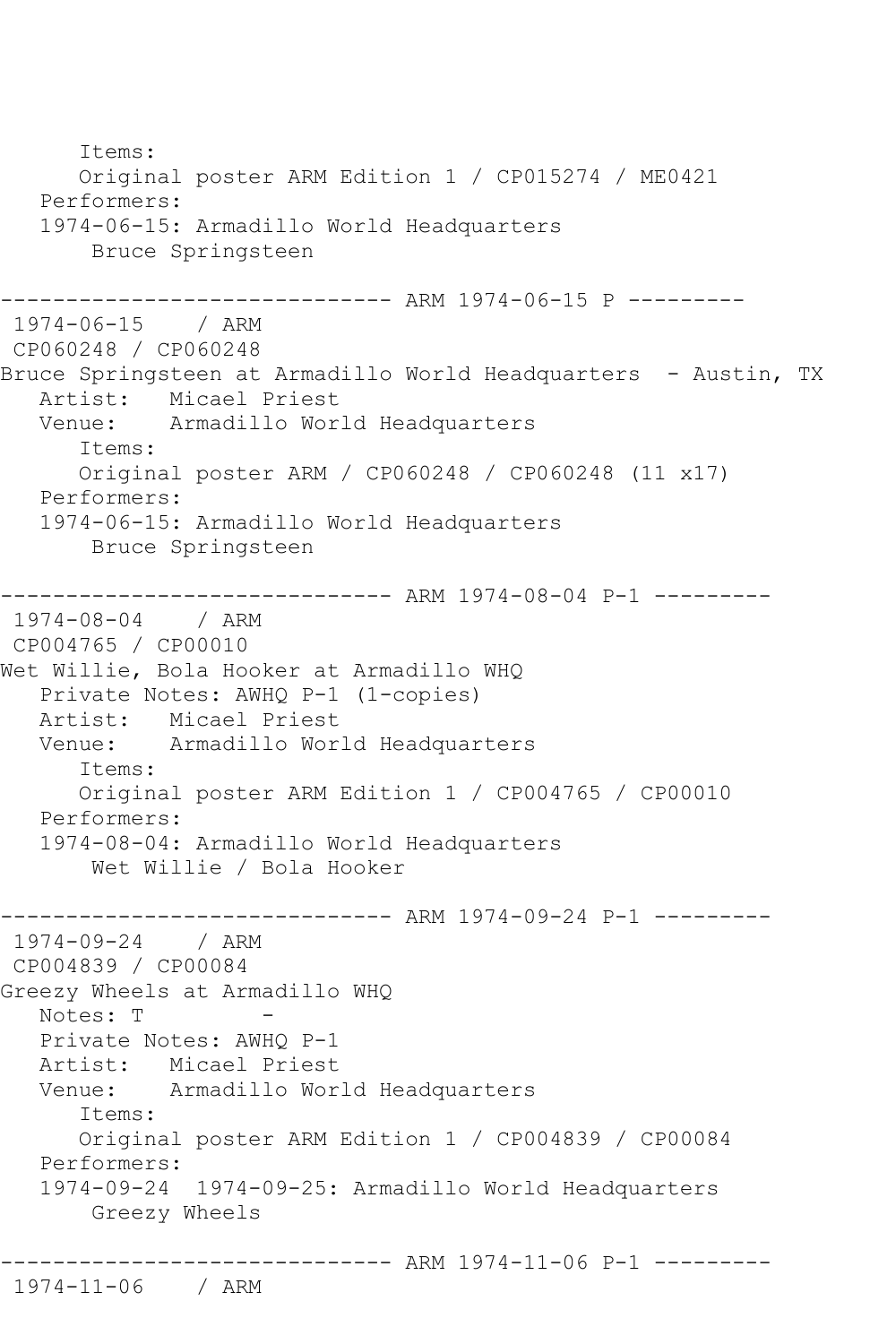CP004777 / CP00022 Bruce Springsteen at Armadillo WHQ Private Notes: AWHQ P-1 Artist: Micael Priest<br>Venue: Armadillo Wor Armadillo World Headquarters Items: Original poster ARM Edition 1 / CP004777 / CP00022 ARM / CP015275 / ME0422 Performers: 1974-11-06 1974-11-07: Armadillo World Headquarters Bruce Springsteen ------------------------------ ARM 1974-12-04 P-1 --------- 1974-12-04 / ARM CP004853 / CP00098 Trapeeze, Too Smooth at Armadillo WHQ Private Notes: AWHQ P-1 Artist: Micael Priest Venue: Armadillo World Headquarters Items: Original poster ARM Edition 1 / CP004853 / CP00098 ARM / CP021931 / XP014 Performers: 1974-12-04: Armadillo World Headquarters Trapeze / Too Smooth ------------------------------ ARM 1974-12-13 P-1 --------- 1974-12-13 / ARM CP004780 / CP00025 Tracy Nelson, Mother Earth at Armadillo WHQ Private Notes: AWHQ P-1 Artist: Micael Priest Venue: Armadillo World Headquarters Items: Original poster ARM Edition 1 / CP004780 / CP00025 Performers: 1974-12-13 1974-12-14: Armadillo World Headquarters Tracy Nelson / Mother Earth ------------------------------- ARM 1974-12-31 P-1 ----------<br>1974-12-31 / ARM  $1974 - 12 - 31$ CP004781 / CP00026 Marshall Tucker, Charlie Daniels at Armadillo WHQ Private Notes: AWHQ P-1 Artist: Micael Priest Venue: Armadillo World Headquarters Items: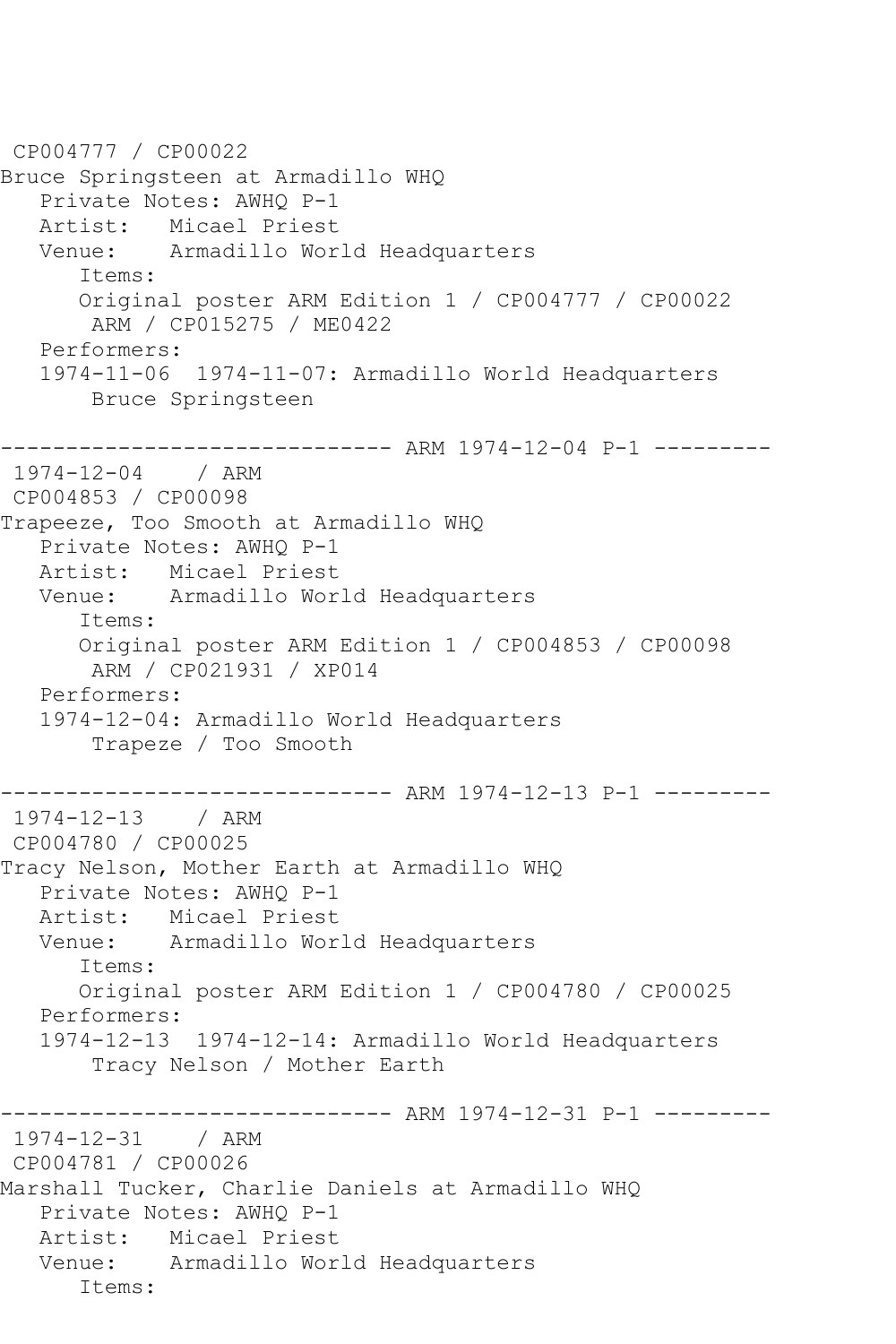Original poster ARM Edition 1 / CP004781 / CP00026 ARM / CP018707 / THJME0209 Performers: 1974-12-31 1975-01-01: Armadillo World Headquarters Marshall Tucker / Charlie Daniels Band ------------------------------ ARM 1975 P-1 --------- / ARM CP005118 / CP00365 Armadillo Restaurant Menu at Armadillo WHQ Private Notes: AWHQ HB-1 Artist: Micael Priest<br>Venue: Armadillo Wor Armadillo World Headquarters Items: Original poster ARM Edition 1 / CP005118 / CP00365 Performers: 1975: Armadillo World Headquarters ------------------------------ ARM 1975-02-21 P-1 --------- 1975-02-21 / ARM CP004977 / CP00224 Ted Nugent, Too Smooth at Armadillo WHQ Private Notes: AWHQ P-1 Artist: Micael Priest<br>Venue: Armadillo Wor Armadillo World Headquarters Items: Original poster ARM Edition 1 / CP004977 / CP00224 ARM / CP014253 / MARM057 ARM / CP015319 / ME0466 Performers: 1975-02-21 1975-02-22: Armadillo World Headquarters Ted Nugent / Too Smooth / Amboy Dukes ------------------------------ 1975-02-28 P --------- 1975-02-28 / CP061445 Greezy Wheels, Flying Burrito Brothers at Armadillo World Headquarters [Austin, TX] Artist: JFKLN Venue: Armadillo World Headquarters Items: Original poster / CP061445 / CP061445 (11 x 17) Performers: 1975-02-28: Armadillo World Headquarters Greezy Wheels 1975-03-01: Flying Burrito Brothers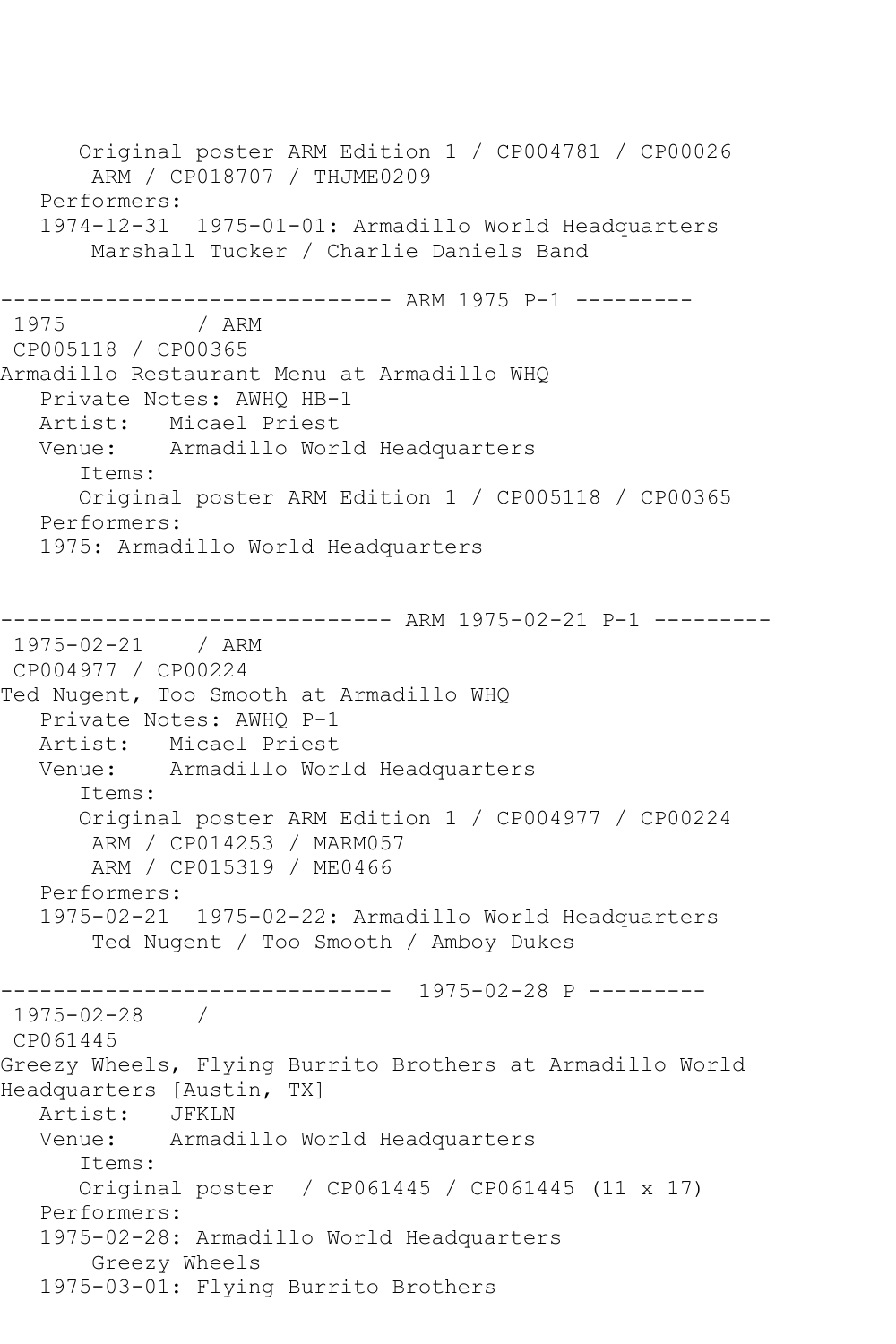1975-03-01:

------------------------------ ARM 1975-03-01 P-1 --------- 1975-03-01 / ARM CP004978 / CP00225 Flying Burrito Brothers, Greezy Wheels at Armadillo WHQ Notes: Franklin's illustration, with Priests hasty layout and lettering - from M. Priest Private Notes: AWHQ P-1 (1-copies) Artist: Micael Priest Venue: Armadillo World Headquarters Items: Original poster ARM Edition 1 / CP004978 / CP00225 Performers: 1975-03-01 1975-03-02: Armadillo World Headquarters Flying Burrito Brothers / Greezy Wheels ------------------------------ ARM 1975-05-14 P-1 --------- 1975-05-14 / ARM CP004981 / CP00228 Pointer Sisters at Armadillo WHQ Private Notes: AWHQ P-1 Artist: Micael Priest Venue: Armadillo World Headquarters Items: Original poster ARM Edition 1 / CP004981 / CP00228 Performers: 1975-05-14 1975-05-15: Armadillo World Headquarters Pointer Sisters ------------------------------ ARM 1975-06-12 P-1 --------- 1975-06-12 / ARM CP004985 / CP00232 New Riders of the Purple Sage, Mckendree Spring at Armadillo WHQ Private Notes: AWHQ P-1 Artist: Micael Priest Venue: Armadillo World Headquarters Items: Original poster ARM Edition 1 / CP004985 / CP00232 Performers: 1975-06-12 1975-06-14: Armadillo World Headquarters New Riders of the Purple Sage / Mckendree Spring / Lee Michaels ------------------------------ ARM 1975-06-17 P-1 --------- 1975-06-17 / ARM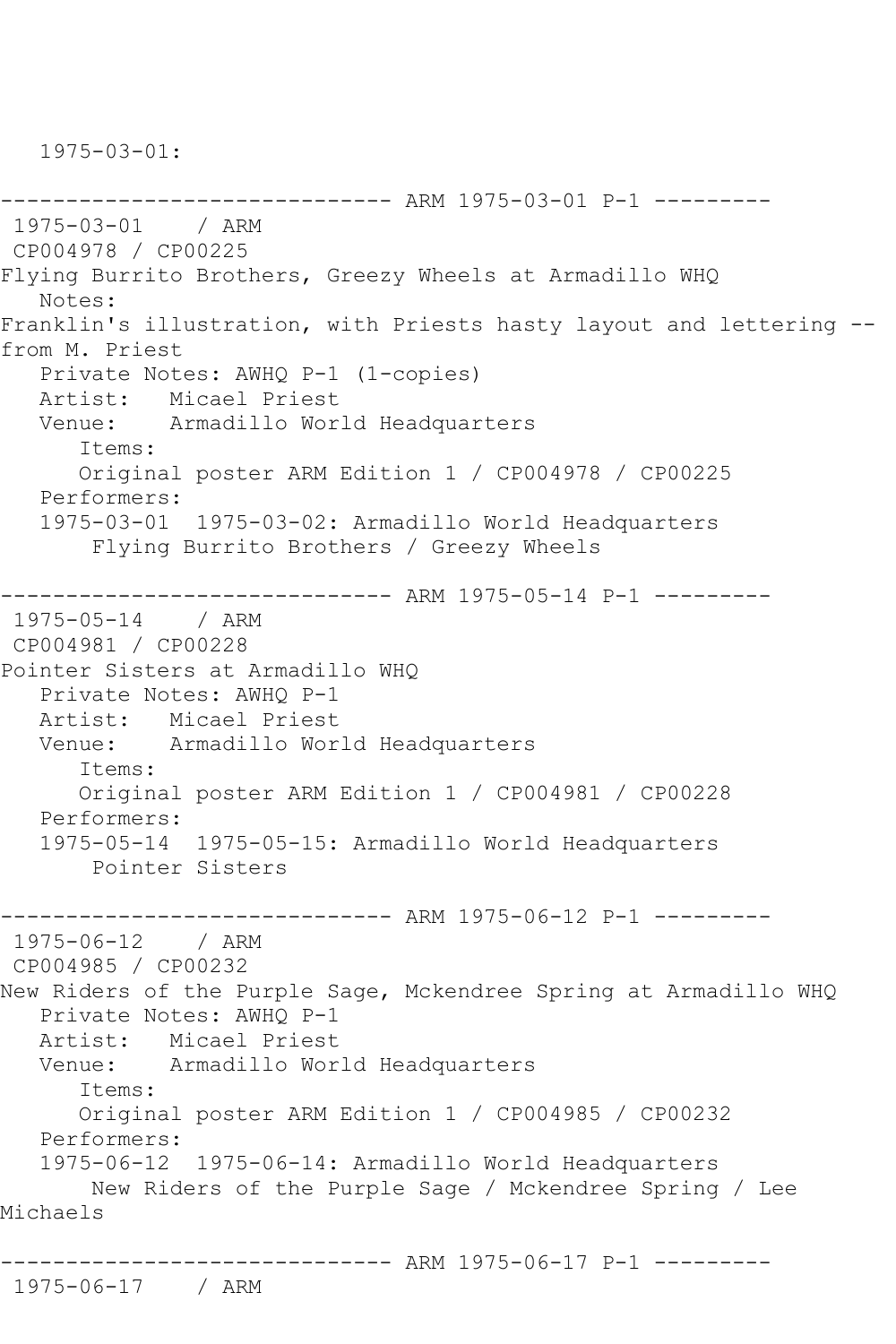CP004986 / CP00233 Texas Jew Boys, Kinky Friedman at Armadillo WHQ Private Notes: AWHQ P-1 (1-copies) Artist: Micael Priest<br>Venue: Armadillo Wor Armadillo World Headquarters Items: Original poster ARM Edition 1 / CP004986 / CP00233 Performers: 1975-06-17 1975-06-18: Armadillo World Headquarters Texas Jew Boys / Kinky Friedman ------------------------------ ARM 1975-06-22 P-1 --------- 1975-06-22 / ARM CP005071 / CP00318 Balcones Fault, Juglers at Armadillo WHQ Notes: S - Full-moon concert #1 Private Notes: AWHQ HB-1 HB-1 Artist: Micael Priest Venue: Armadillo World Headquarters Items: Original poster ARM Edition 1 / CP005071 / CP00318 ARM / CP005083 / CP00330 Performers: 1975-06-22: Armadillo World Headquarters Balcones Fault / Juglers / Magician / Ritzettes ------------------------------ 1975-07-01 P --------- 1975-07-01 / 47 X It's Own Weight at Armadillo WHQ - No cover Artist: Micael Priest Venue: Armadillo World Headquarters Items: Original poster / Performers: 1975-07-01: Armadillo World Headquarters 47 X It's Own Weight ------------------------------ ARM 1975-08-16 P-1 --------- 1975-08-16 / ARM CP004993 / CP00240 Freddie Fender, Doug Sahm at Armadillo WHQ Private Notes: AWHQ P-1 Artist: Micael Priest Venue: Armadillo World Headquarters Items: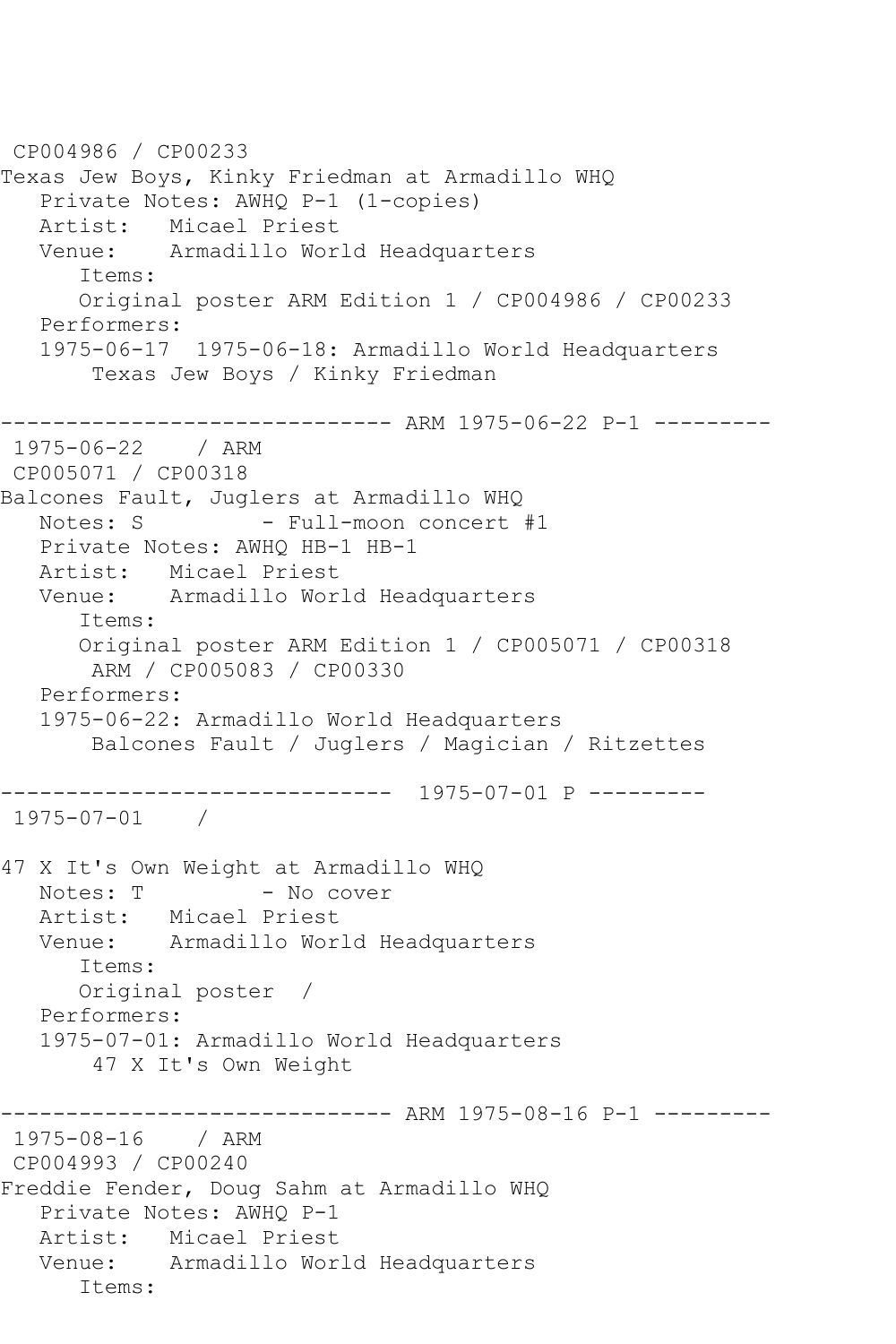Original poster ARM Edition 1 / CP004993 / CP00240 ARM / CP019901 / XJ034 Performers: 1975-08-16 1975-08-17: Armadillo World Headquarters Freddie Fender / Doug Sahm ------------------------------ ARM 1975-08-20 P-1 --------- 1975-08-20 / ARM CP005074 / CP00321 Balcones Fault at Armadillo WHQ<br>Notes: S Full-moon - Full-moon concert #3 Private Notes: AWHQ HB-1 Artist: Micael Priest Venue: Armadillo World Headquarters Items: Original poster ARM Edition 1 / CP005074 / CP00321 Performers: 1975-08-20: Armadillo World Headquarters Balcones Fault ------------------------------ 1975-11-01 P --------- 1975-11-01 / November Calendar at Armadillo WHQ Artist: Micael Priest<br>Venue: Armadillo Wor Armadillo World Headquarters Items: Original poster / Performers: 1975-11-01: Armadillo World Headquarters November Calendar ------------------------------ ARM 1975-11-09 P-1 --------- 1975-11-09 / ARM CP005018 / CP00265 Pointer Sisters at Armadillo WHQ Notes: This was the night that Ken Featerston was killed. Private Notes: AWHQ P-1 Artist: Micael Priest Venue: Armadillo World Headquarters Items: Original poster ARM Edition 1 / CP005018 / CP00265 ARM / CP015318 / ME0465 Performers: 1975-11-09: Armadillo World Headquarters Pointer Sisters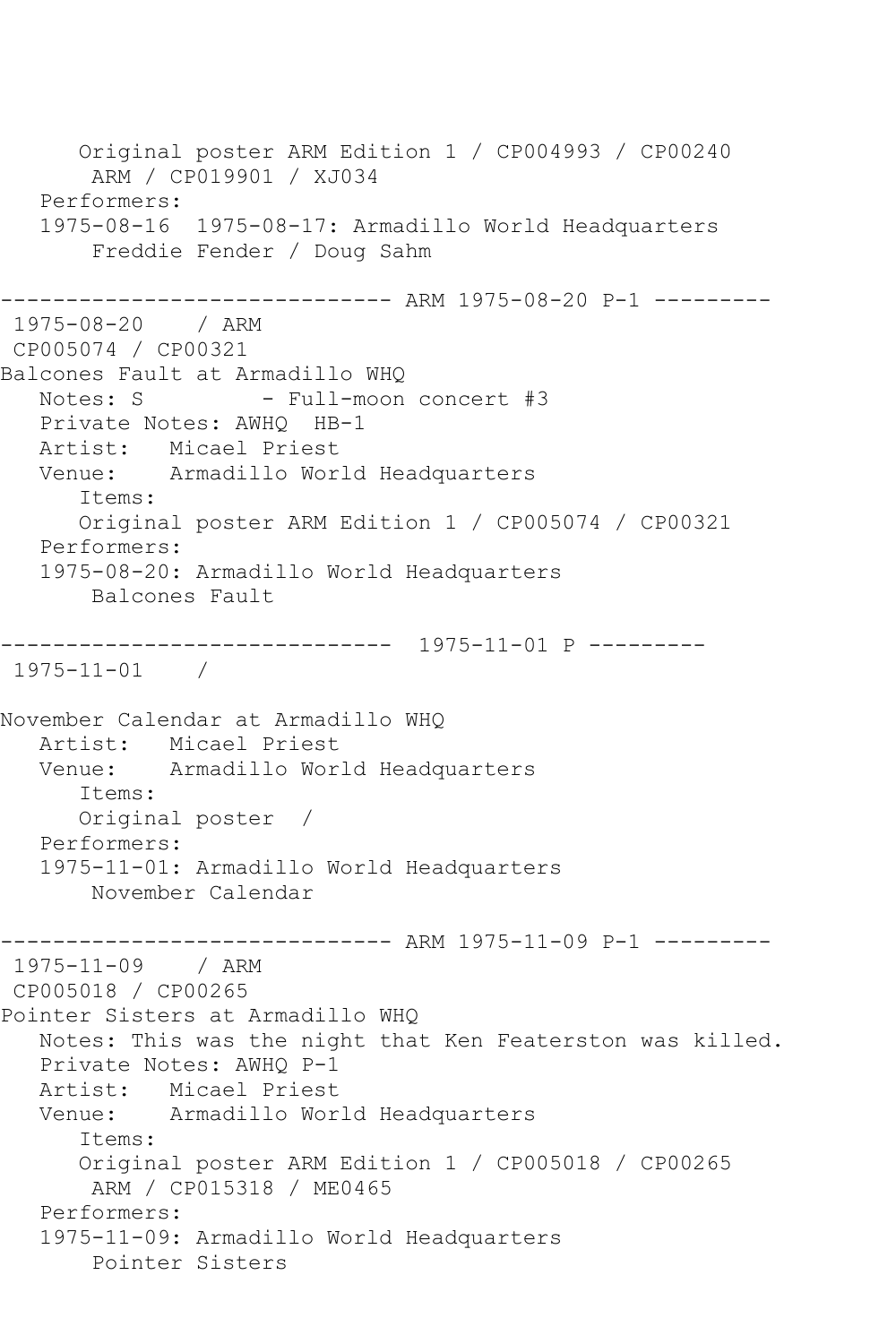------------------------------ ARM 1975-11-26 P-1 --------- 1975-11-26 CP005020 / CP00267 Too Smooth, Shotgun at Armadillo WHQ - Turkey trot Private Notes: AWHQ P-1 Artist: Micael Priest Venue: Armadillo World Headquarters Items: Original poster ARM Edition 1 / CP005020 / CP00267 Performers: 1975-11-26 1975-11-27: Armadillo World Headquarters Too Smooth / Shotgun ------------------------------ ARM 1975-11-28 P --------- 1975-11-28 / ARM CP047555 / CP047555 Rory Gallagher at Armadillo World Headquarters - Austin, TX Private Notes: AWHQ P-1 Artist: Micael Priest Venue: Armadillo World Headquarters Items: Original poster ARM / CP047555 / CP047555 Performers: 1975-11-28: Armadillo World Headquarters Rory Gallagher ------------------------------ ARM 1976-01-28 P-1 --------- 1976-01-28 / ARM CP004989 / CP00236 Tower of Power, Steam Heat at Armadillo WHQ Private Notes: AWHQ P-1 Artist: Micael Priest<br>Venue: Armadillo Wor Armadillo World Headquarters Items: Original poster ARM Edition 1 / CP004989 / CP00236 ARM / CP015315 / ME0462 Performers: 1976-01-28 1976-01-29: Armadillo World Headquarters Tower of Power / Steam Heat -------------- ARM 1976-02-08 P-1 ---------1976-02-08 / ARM CP005009 / CP00256 Balcones Fault, Uranium Savages at Armadillo WHQ Private Notes: AWHQ P-1 Artist: Kerry Awn (Kerry Fitzgerald)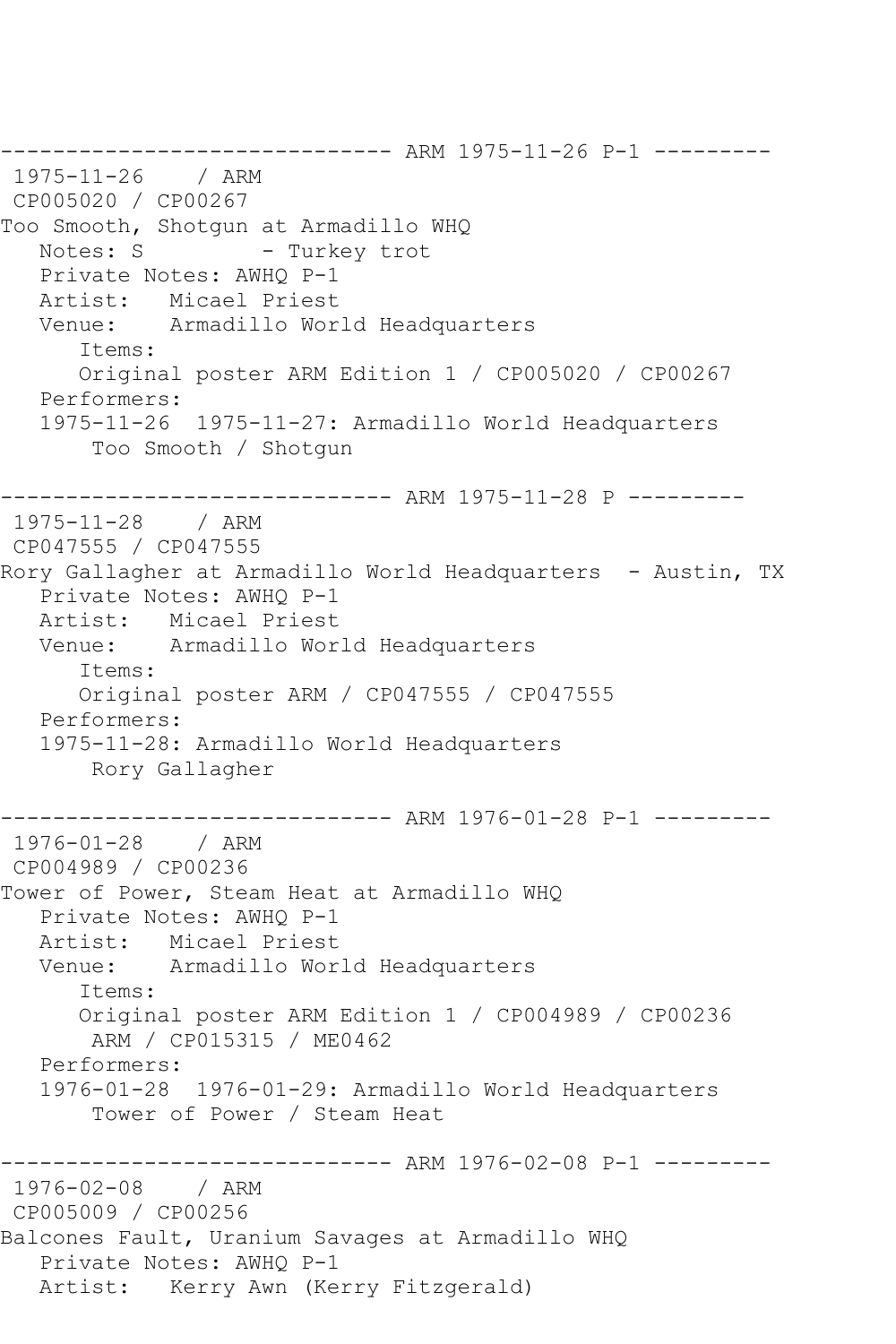Venue: Armadillo World Headquarters Items: Original poster ARM Edition 1 / CP005009 / CP00256 ARM / CP019765 / XH19760208 ARM / NONE / XH1976020 Performers: 1976-02-08: Armadillo World Headquarters Balcones Fault / Uranium Savages / Jim Franklin / Jeff Friedman / Harry Anderson / Ramon Ramon and the Four Daddyo's ------------------------------ ARM 1976-03-26 P-1 --------- 1976-03-26 / ARM CP005013 / CP00260 Flash Cadillac, Continental Kids at Armadillo WHQ Private Notes: AWHQ P-1 (1-copies) Artist: Micael Priest Venue: Armadillo World Headquarters Items: Original poster ARM Edition 1 / CP005013 / CP00260 Performers: 1976-03-26 1976-03-27: Armadillo World Headquarters Flash Cadillac / Continental Kids / Texas ------------------------------ ARM 1976-04-12 P-1 --------- 1976-04-12 / ARM CP008941 / CP05664 Maria Muldaur at Armadillo WHQ Private Notes: AWHQ P-1(2-copies) Artist: Micael Priest Venue: Armadillo World Headquarters Items: Original poster ARM Edition 1 / CP008941 / CP05664 ARM / CP004071 / CD04480 Performers: 1976-04-12 1976-04-13: Armadillo World Headquarters Maria Muldaur ------------------------------ 1976-05-05 P --------- 1976-05-05 / CP061425 / CP061425 Bugs Henderson Group, Aurora at Armadillo World Headquarters [Austin, TX] Private Notes: AWHQ P-1 Artist: Micael Priest Venue: Armadillo World Headquarters Items: Original poster / CP061425 / CP061425 (11-1/2 x 17-1/2)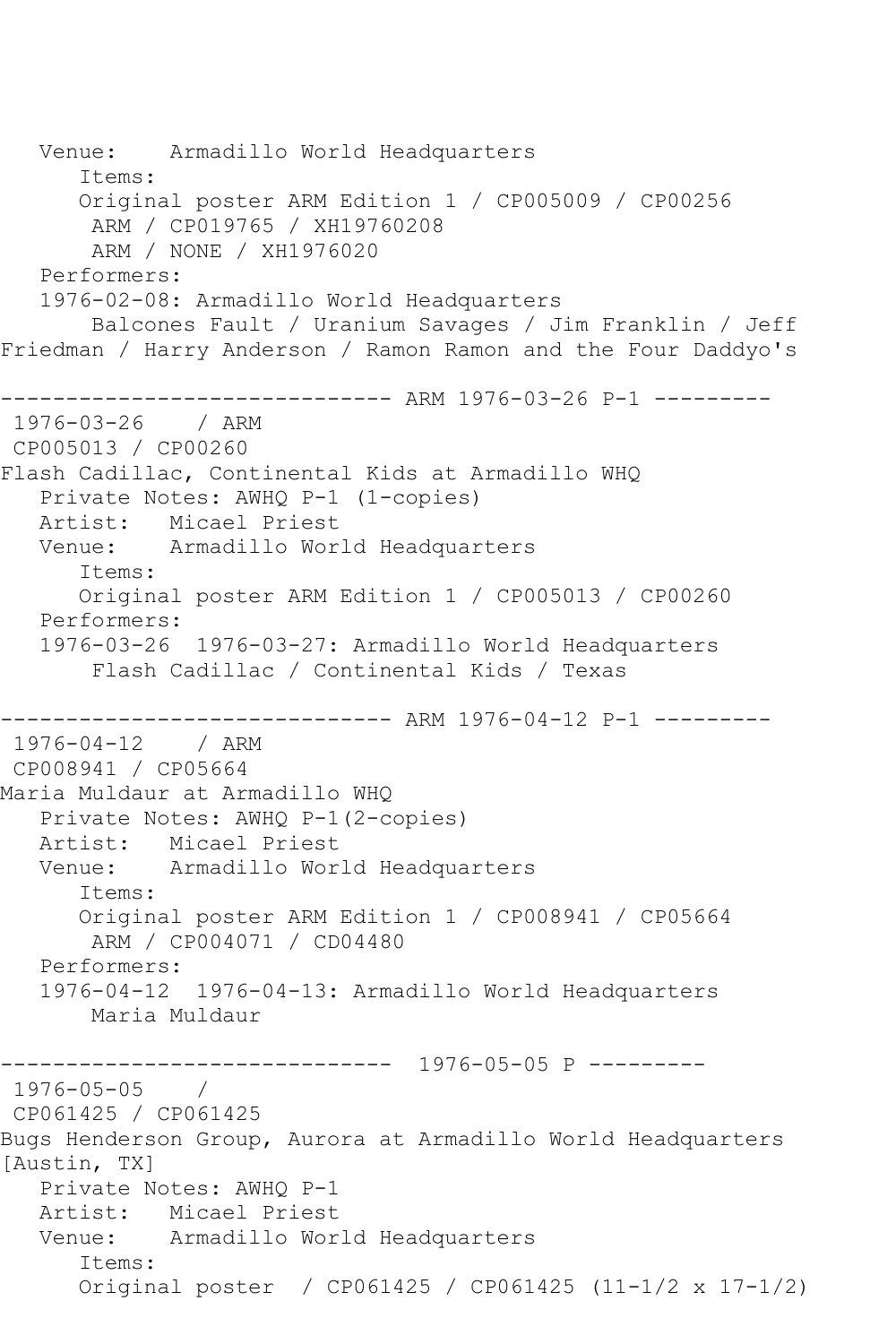Performers: 1976-05-05 1976-05-06: Armadillo World Headquarters Bugs Henderson Group / Aurora ------------------------------ ARM 1976-07-19 P-1 --------- 1976-07-19 / ARM CP004912 / CP00158 Tod Rundgren's Utopia, Stoney Edwards at Armadillo WHQ Private Notes: AWHQ P-1 Artist: Micael Priest<br>Venue: Armadillo Wor Armadillo World Headquarters Items: Original poster ARM Edition 1 / CP004912 / CP00158 ARM / CP015316 / ME0463 Performers: 1976-07-19: Armadillo World Headquarters Tod Rundgren / Stoney Edwards ------------------------------ 1976-08-05 P --------- 1976-08-05 / CP701624 / CP701624 Jean Luc Ponty, Vassar Clements at Armadillo - Austin, TX Notes: This item appears in the book 'The Art of Modern Rock' as AMR # 022.2 Artist: Micael Priest Venue: Armadillo Items: Original poster / CP701624 / CP701624 (11-1/2 x 17-1/2) Performers: 1976-08-05: Armadillo Jean Luc Ponty / Vassar Clements ------------------------------ ARM 1976-08-27 P-1 --------- 1976-08-27 / ARM CP005084 / CP00331 R & R: Balcones Fault, Freedom Express at Armadillo WHQ Notes: S Private Notes: AWHQ HB-1 Artist: Micael Priest Venue: Armadillo World Headquarters Items: Original poster ARM Edition 1 / CP005084 / CP00331 Performers: 1976-08-27 1976-08-28: Armadillo World Headquarters Balcones Fault / Freedom Express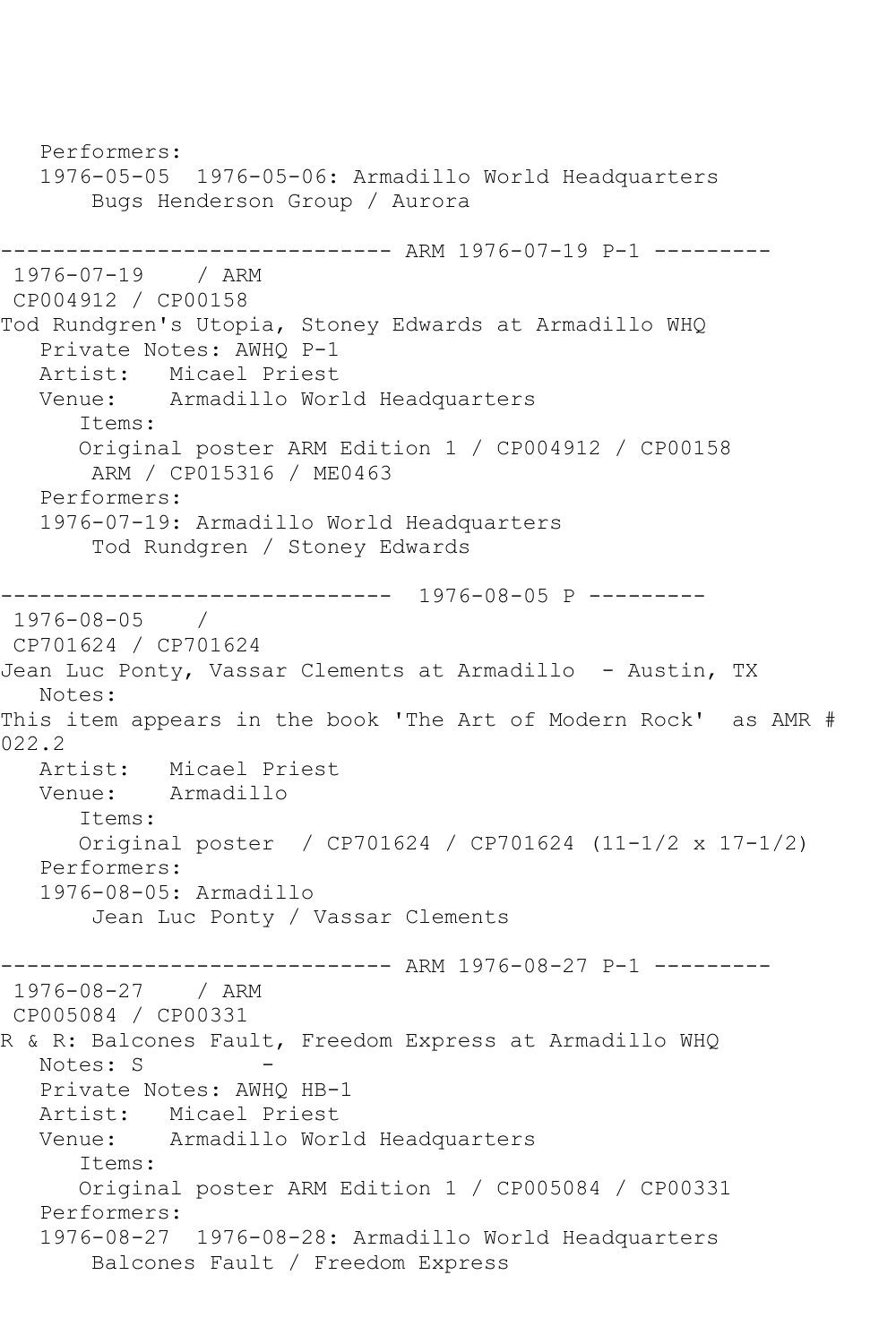------------------------------ ARM 1976-09-20 P-1 --------- 1976-09-20 / ARM CP004838 / CP00083 John Mayall at Armadillo WHQ Private Notes: AWHQ P-1 (1-copies) Artist: Micael Priest Venue: Armadillo World Headquarters Items: Original poster ARM Edition 1 / CP004838 / CP00083 ARM / CP004920 / CP00166 Performers: 1976-09-20: Armadillo World Headquarters John Mayall ------------------------------ ARM 1976-09-28 P-1 --------- 1976-09-28 / ARM CP061633 John Mayall at Armadillo World Headquarters [Austin, TX] Artist: Micael Priest<br>Venue: Armadillo Wor Armadillo World Headquarters Items: Original poster ARM Edition 1 / CP061633 (11-1/2 x 17-1/2) Performers: 1976-09-28: Armadillo World Headquarters John Mayall ------------------------------ 1976-10-08 P --------- 1976-10-08 / CP061628 Too Smooth, Widow Maker at Armadillo World Headquarters [Austin, TX] Artist: Ken Featherston Venue: Armadillo World Headquarters Items: Original poster / CP061628 / CP061628 Performers: 1976-10-08 1976-10-09: Armadillo World Headquarters Too Smooth / Widow Maker ------------------------------ ARM 1976-10-22 P-1 --------- 1976-10-22 / ARM CP004840 / CP00085 Fools at Armadillo WHQ Private Notes: AWHQ P-1 Event: The Rockin' Armadillo Artist: Micael Priest Venue: Armadillo World Headquarters Items: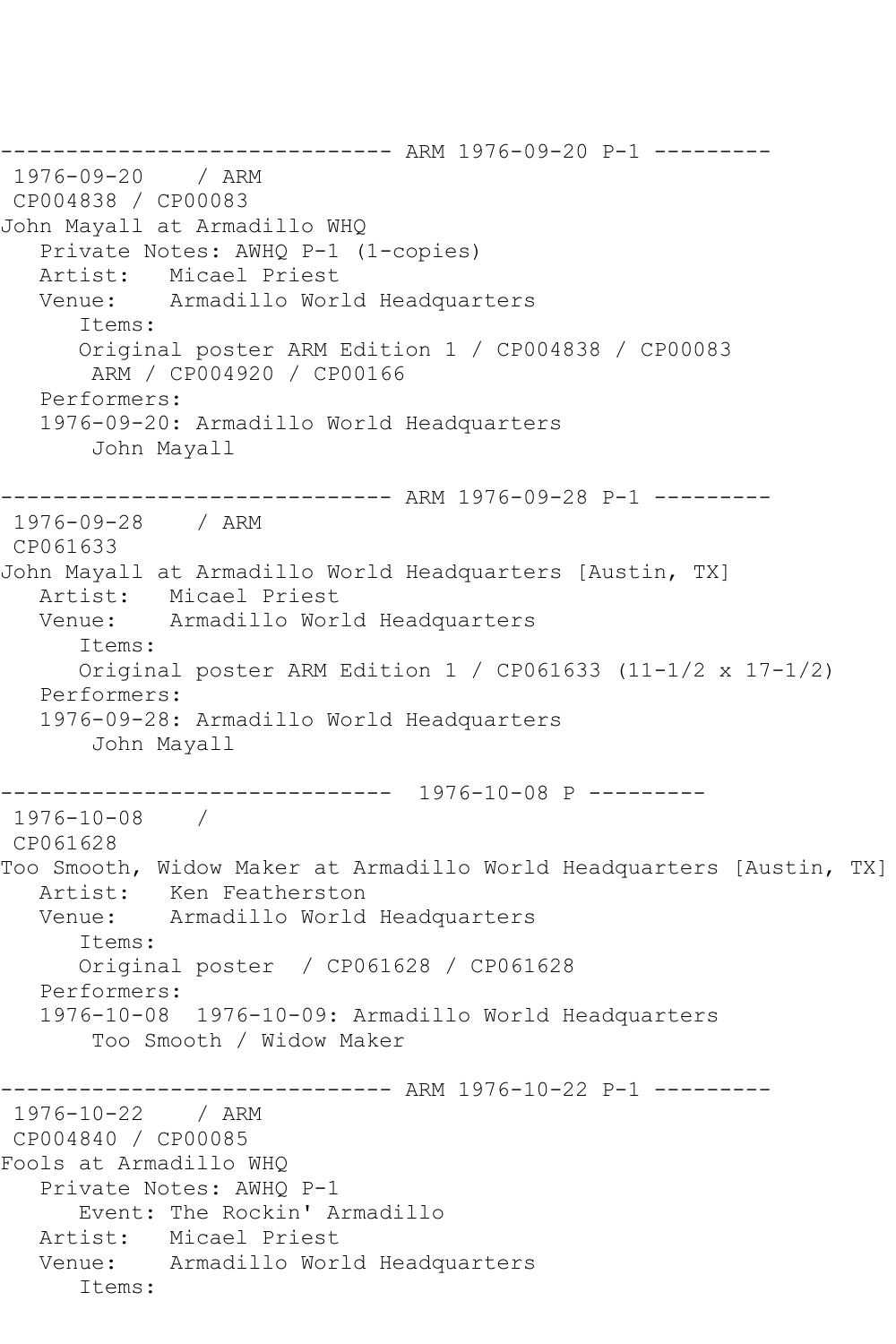Original poster ARM Edition 1 / CP004840 / CP00085 Performers: 1976-10-22: Armadillo World Headquarters Fools ----------- ARM 1976-11-18 P-1 ---------1976-11-18 / ARM CP004924 / CP00170 Legends of Jazz at Armadillo WHQ Private Notes: AWHQ P-1 Artist: Micael Priest Venue: Armadillo World Headquarters Items: Original poster ARM Edition 1 / CP004924 / CP00170 Performers: 1976-11-18: Armadillo World Headquarters Legends of Jazz ------------------------------ ARM 1976-11-25 P-1 --------- 1976-11-25 / ARM CP004841 / CP00086 Balcones Fault, Boo Ray and the Bivalves at Armadillo WHQ Notes: T - Turkey stomp Private Notes: AWHQ P-1 Artist: Micael Priest<br>Venue: Armadillo Wor Armadillo World Headquarters Items: Original poster ARM Edition 1 / CP004841 / CP00086 Performers: 1976-11-25: Armadillo World Headquarters Balcones Fault / Boo Ray and the Bivalves / Mimeist Extraordinair / Turk Pipkin ------------------------------ ARM 1976-12-22 P-1 --------- 1976-12-22 / ARM CP005086 / CP00333 7th Armadillo Christmas Vendor's Bazaar Private Notes: AWHQ HB-1 Series: 7th Christmas Bazaar Artist: Micael Priest Venue: Armadillo World Headquarters Items: Original poster ARM Edition 1 / CP005086 / CP00333 Performers: 1976-12-22 1976-12-24: Armadillo World Headquarters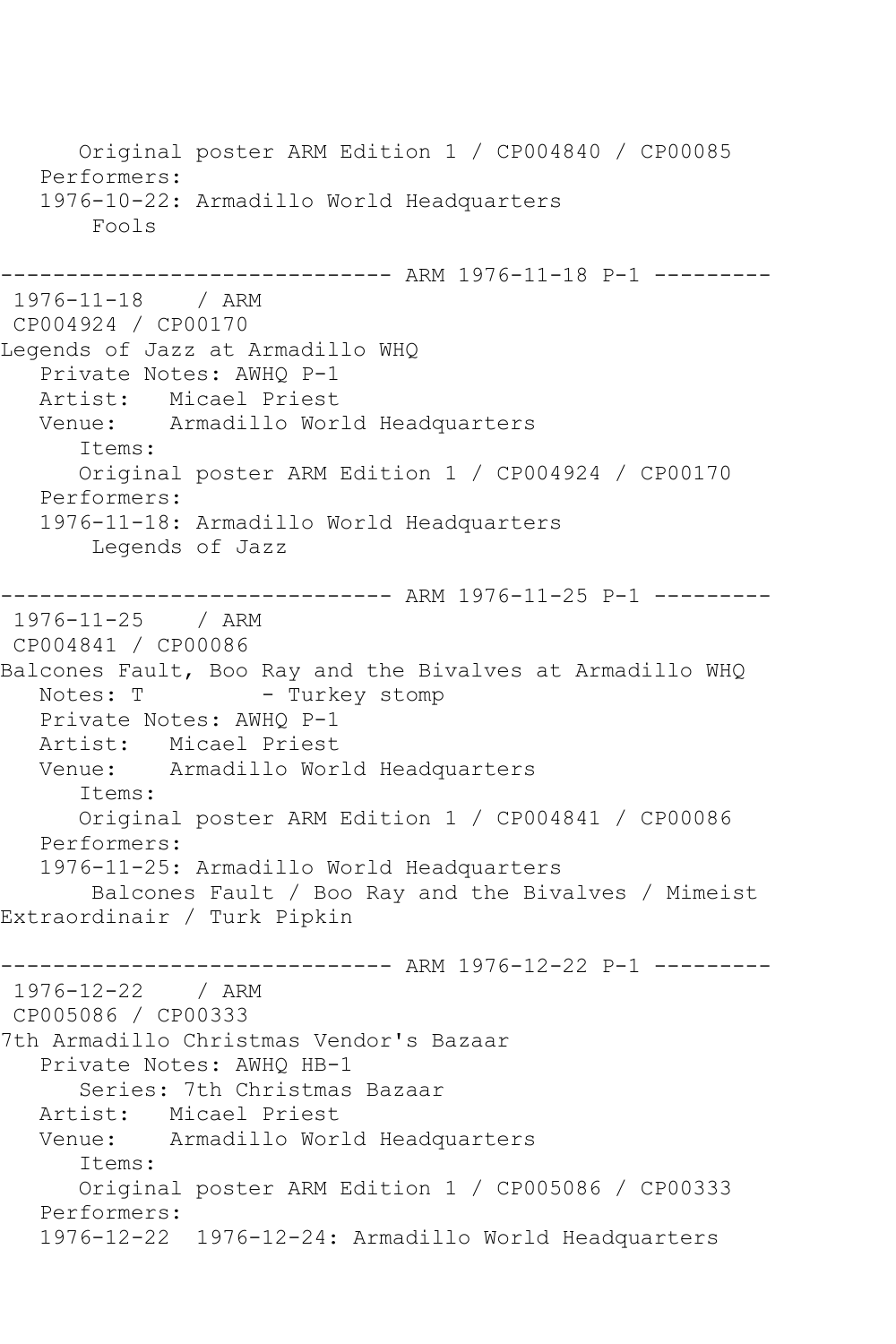------------------------------ ARM 1977 P-1 --------- / ARM CP005029 / CP00276 77 Calendar at Armadillo WHQ Private Notes: AWHQ P-1 Artist: Micael Priest Venue: Armadillo World Headquarters Items: Original poster ARM Edition 1 / CP005029 / CP00276 Performers: 1977: Armadillo World Headquarters 77 Calendar ------------------------------ ARM 1977-03-19 P-1 --------- 1977-03-19 / ARM CP004953 / CP00200 Bugs Henderson at Armadillo WHQ Private Notes: AWHQ P-1 Artist: Micael Priest Venue: Armadillo World Headquarters Items: Original poster ARM Edition 1 / CP004953 / CP00200 Performers: 1977-03-19: Armadillo World Headquarters Bugs Henderson ------------------------------ ARM 1977-03-25 P-1 --------- 1977-03-25 / ARM CP004955 / CP00202 Too Smooth, Fever Tree at Armadillo WHQ Private Notes: AWHQ P-1 Artist: Micael Priest Venue: Armadillo World Headquarters Items: Original poster ARM Edition 1 / CP004955 / CP00202 ARM / CP019927 / XJ060 Performers: 1977-03-25 1977-03-26: Armadillo World Headquarters Too Smooth / Fever Tree / Bubble Puppy ------------------------------ ARM 1977-05-20 P-1 --------- 1977-05-20 / ARM CP004331 / CD04777 Balcones Fault, Hahavishnu Orchestra at Armadillo WHQ Artist: Micael Priest Venue: Armadillo World Headquarters Items: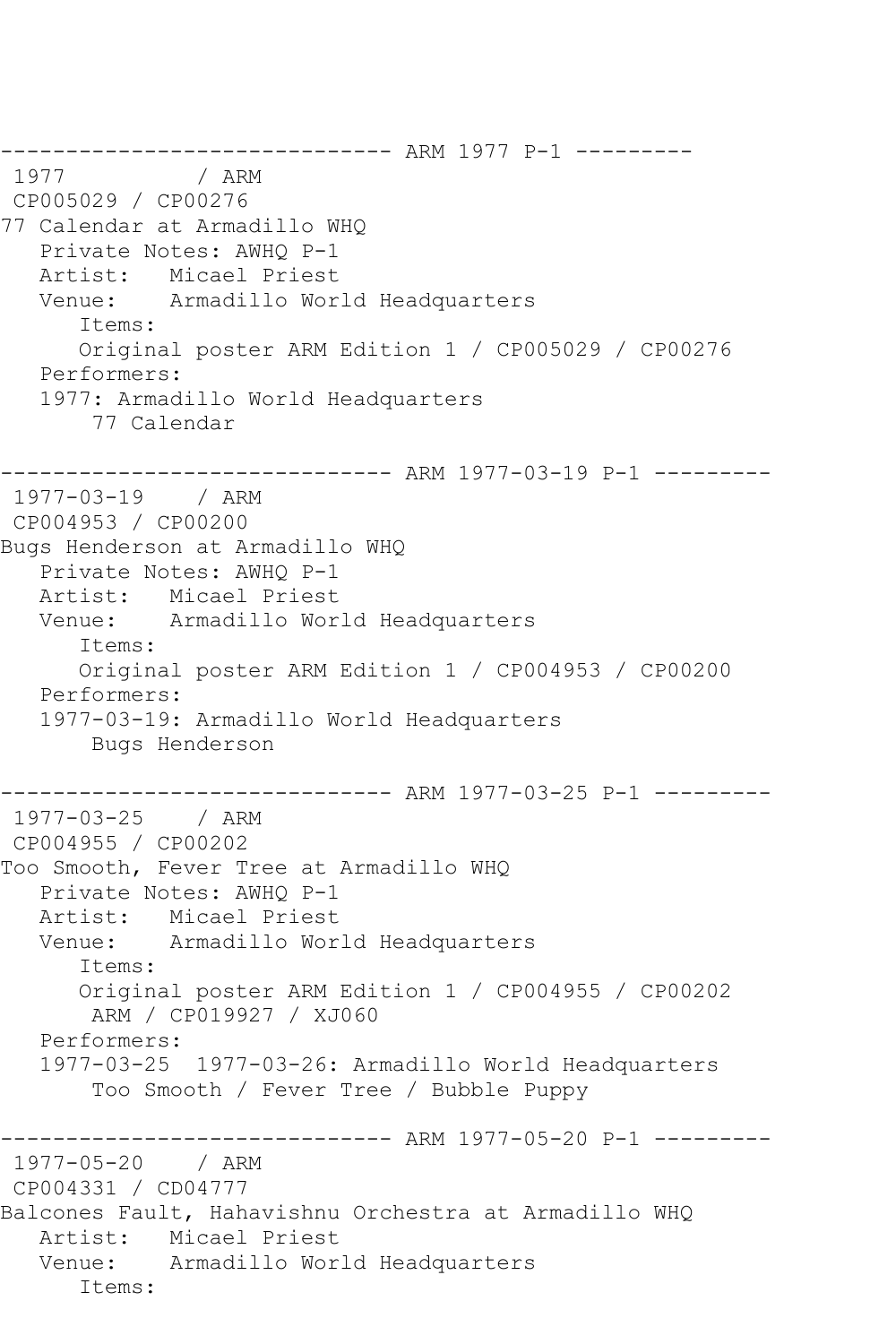Original poster ARM Edition 1 / CP004331 / CD04777 Performers: 1977-05-20: Armadillo World Headquarters Balcones Fault / Hahavishnu Orchestra ------------------------------ ARM 1977-05-20 P-1 --------- 1977-05-20 / ARM CP004964 / CP00211 Balcones Fault, Hahavishnu Orchestra at Armadillo WHQ Private Notes: AWHQ P-1 Artist: Micael Priest Venue: Armadillo World Headquarters Items: Original poster ARM Edition 1 / CP004964 / CP00211 Performers: 1977-05-20 1977-05-21: Armadillo World Headquarters Balcones Fault / Hahavishnu Orchestra / Boo Ray and the Bivalves ------------------------------ ARM 1977-07-14 P --------- 1977-07-14 / ARM CP061629 Ramones, Aalon at Armadillo World Headquarters [Austin, TX] Private Notes: AWHQ P-1 Artist: Micael Priest<br>Venue: Armadillo Wor Armadillo World Headquarters Items: Original poster ARM / CP061629 (11-1/2 x 17-1/2) Performers: 1977-07-14: Armadillo World Headquarters Ramones / Aalon ------------------------------ ARM 1977-07-24 P-1 --------- 1977-07-24 / ARM CP004844 / CP00089 Steven Fromholz, Robert Shaw at Armadillo WHQ Notes: T - Elnora Lipscomb benefit Private Notes: AWHQ P-1 (1-copies) Benefit: Benefit for Elnore Lipscomb Artist: Micael Priest Venue: Armadillo World Headquarters Items: Original poster ARM Edition 1 / CP004844 / CP00089 Performers: 1977-07-24: Armadillo World Headquarters Steven Fromholz / Robert Shaw / Kurt Van Sickle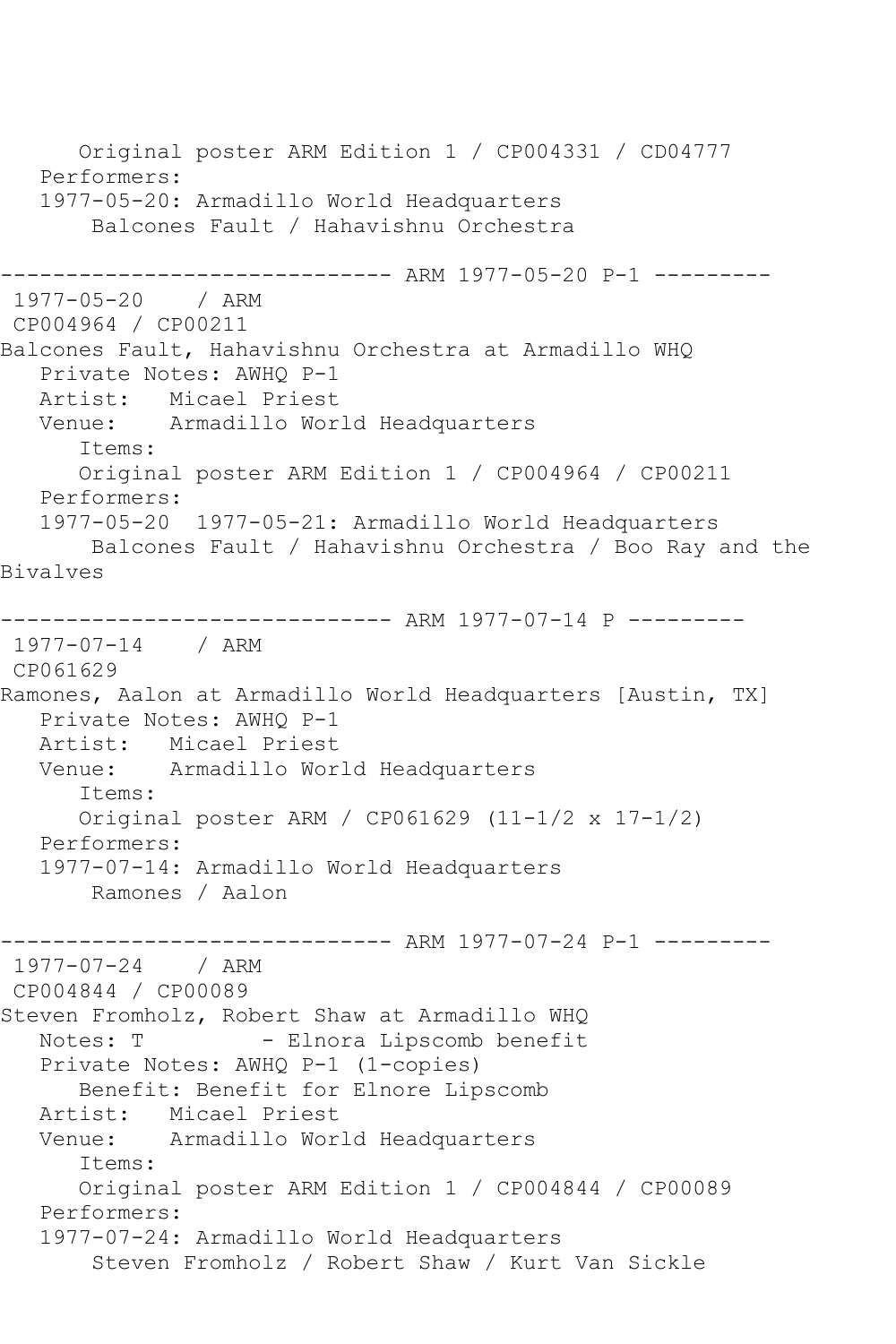------------------------------- ARM 1977-08-01 P-1 ---------<br>1977-08-01 / ARM 1977-08-01 CP004970 / CP00217 Fast Draw: Micael Priest Art Shoe at Armadillo WHQ Private Notes: AWHQ P-1 Artist: Micael Priest<br>Venue: Armadillo Wor Armadillo World Headquarters Items: Original poster ARM Edition 1 / CP004970 / CP00217 ARM / CP019767 / XH19760801 Performers: 1977-08-01 1976-08-31: Armadillo World Headquarters ------------------------------ ARM 1977-08-27 P-1 --------- 1977-08-27 / ARM CP004971 / CP00218 Ray Campi, Rockabilly Rebels at Armadillo WHQ Private Notes: AWHQ P-1 (1-copies) Artist: Micael Priest Venue: Armadillo World Headquarters Items: Original poster ARM Edition 1 / CP004971 / CP00218 ARM / CP015333 / ME0480 ARM / CP018648 / THJME0150 Performers: 1977-08-27: Armadillo World Headquarters Ray Campi / Rockabilly Rebels / Jom Emory / Missouri Valley Boys ------------------------------ ARM 1977-09-05 P-1 --------- 1977-09-05 / ARM CP004915 / CP00161 Back Burners, Back Side at Armadillo WHQ Private Notes: AWHQ P-1 Artist: Micael Priest Venue: Armadillo World Headquarters Items: Original poster ARM Edition 1 / CP004915 / CP00161 Original poster ARM Edition 1 / CP019889 / XJ022 Performers: 1977-09-05: Armadillo World Headquarters Back Burners / Back Side / Dave Mason ------------------------------ ARM 1977-09-05 P-1 --------- 1977-09-05 / ARM CP019889 / XJ022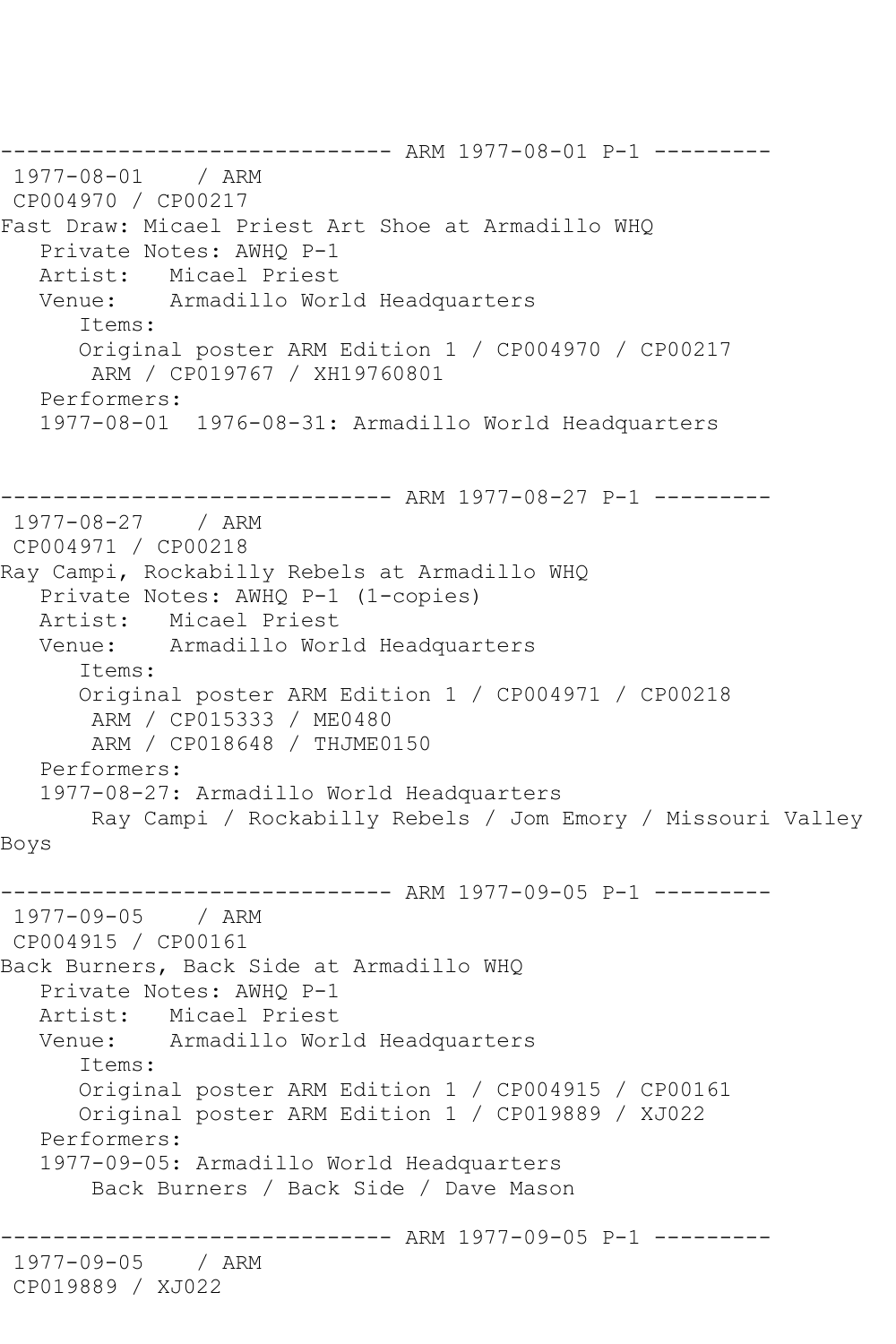```
David Mason, Back Burners at Armadillo WHQ
   Artist: Micael Priest
   Venue: Armadillo World Headquarters
       Items:
       Original poster ARM Edition 1 / CP015313 / ME0460
      Original poster ARM Edition 1 / CP019889 / XJ022 Var. BACK (11 
x 17)
   Performers:
   1977-09-05: Armadillo World Headquarters
        David Mason / Back Burners
            ------------------------------ ARM 1977-09-10 P-1 ---------
1977-09-10 / ARM 
CP005158 / CP00405
Fools at Armadillo WHQ
   Private Notes: AWHQ P-1
   Artist: Micael Priest
   Venue: Armadillo World Headquarters
       Items:
      Original poster ARM Edition 1 / CP005158 / CP00405
        ARM / CP021962 / XP045
   Performers:
   1977-09-10: Armadillo World Headquarters
        Fools
------------------------------ AOH 1977-10-31 P-1 ---------
1977-10-31 / AOH 
CP004353 / CD04799
Kinky Friedman, Lost Gonzo Band at Austin Opera House - Austin, TX
      Event: Invasion of the Killer Jews
      Event: Halloween
   Artist: Micael Priest
   Venue: Austin Opera House
       Items:
       Original poster AOH Edition 1 / CP004353 / CD04799 (11 x 17)
   Performers:
   1977-10-31: Austin Opera House
        Kinky Friedman / Lost Gonzo Band / Paul Ray
------------------------------ ARM 1978-05-07 P-1 ---------
1978-05-07 / ARM 
CP004974 / CP00221
Levon Helm, Delbert McClinton at Armadillo WHQ
   Private Notes: AWHQ P-1 (1-Copies)
   Artist: Micael Priest
   Venue: Armadillo World Headquarters
       Items:
```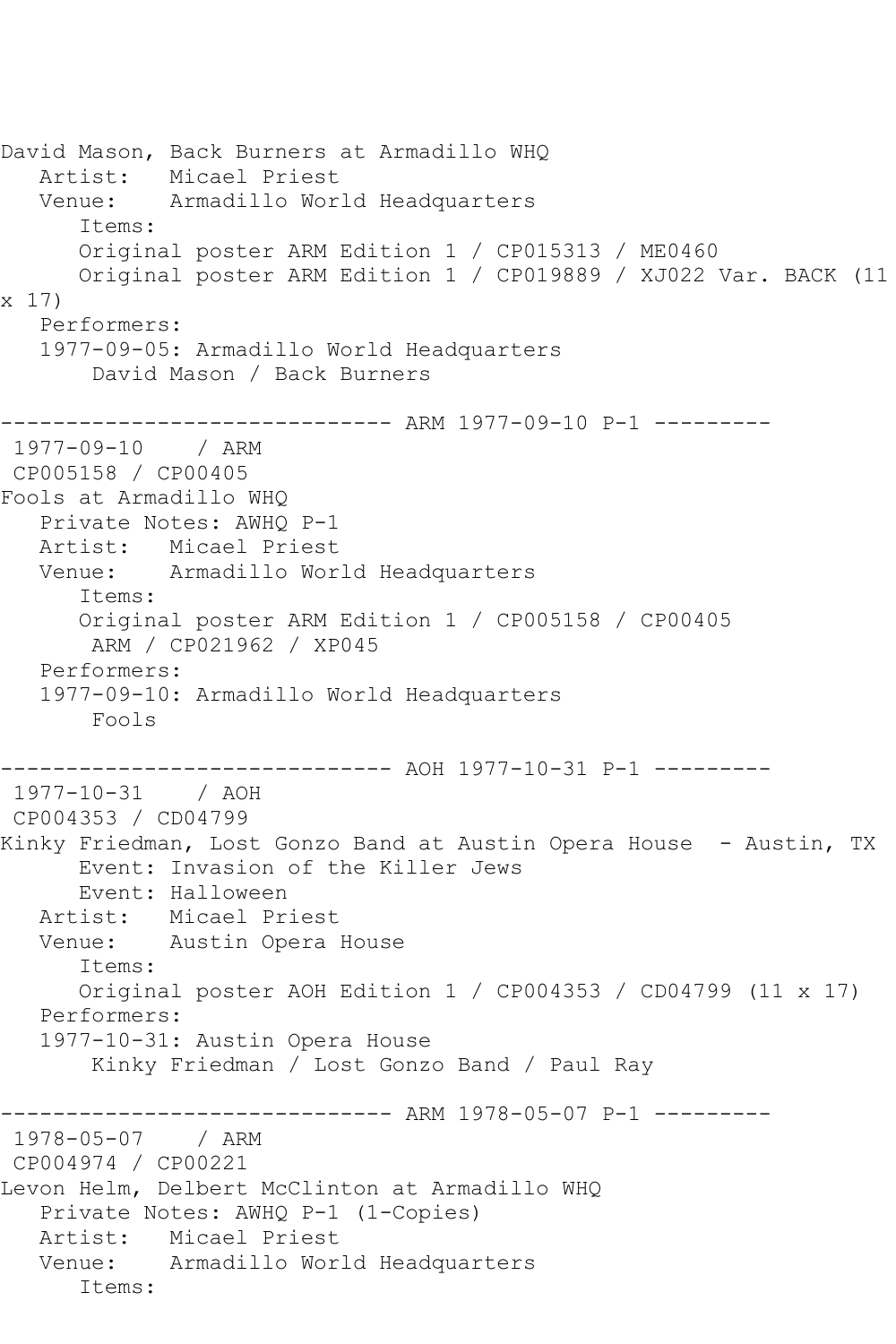Original poster ARM Edition 1 / CP004974 / CP00221 ARM / CP004903 / CP00149 ARM / CP015331 / ME0478 Performers: 1978-05-07: Armadillo World Headquarters Levon Helm / Delbert McClinton / Fred Carter Jr. / Steve Cropper / DR. John the Night Tripper / Donald Duck Dunn / RCO All-Stars ------------------------------ ARM 1978-05-13 P-1 --------- 1978-05-13 / ARM CP004904 / CP00150 Texas, Berserko Bros at Armadillo WHQ Private Notes: AWHQ P-1 Artist: Micael Priest Venue: Armadillo World Headquarters Items: Original poster ARM Edition 1 / CP004904 / CP00150 Performers: 1978-05-13: Armadillo World Headquarters Texas / Berserko Bros ------------------------------ ARM 1978-06-14 P-1 --------- 1978-06-14 / ARM CP004907 / CP00153 New Riders of the Purple Sage, Jon Emery at Armadillo WHQ Private Notes: AWHQ P-1 (1-copies) Artist: Micael Priest Venue: Armadillo World Headquarters Items: Original poster ARM Edition 1 / CP004907 / CP00153 ARM / CP022092 / XQ023 Performers: 1978-06-14: Armadillo World Headquarters New Riders of the Purple Sage / Jon Emery ------------------------------ ARM 1978-07-02 P-1 --------- 1978-07-02 / ARM CP004837 / CP00082 Greezy Wheels at Armadillo WHQ Notes: T Private Notes: AWHQ P-1 Artist: Micael Priest Venue: Armadillo World Headquarters Items: Original poster ARM Edition 1 / CP004837 / CP00082 ARM / CP005114 / CP00361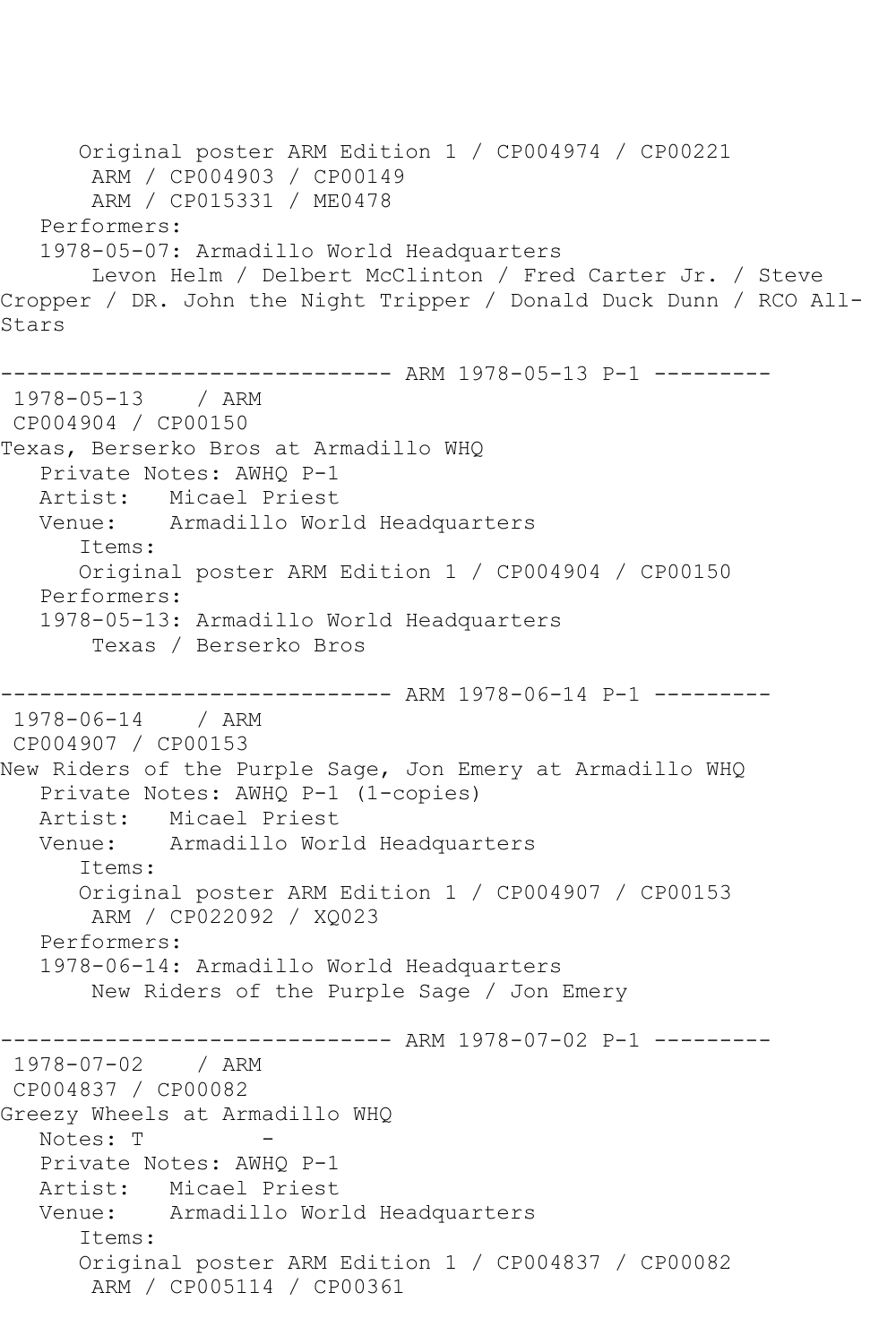Performers: 1978-07-02: Armadillo World Headquarters Greezy Wheels ------------------------------ ARM 1978-07-06 P-1 --------- 1978-07-06 / ARM CP005109 / CP00356 Artful Dodger, Berserko Bros at Armadillo WHQ Notes: T Private Notes: AWHQ HB-1 Artist: Micael Priest Venue: Armadillo World Headquarters Items: Original poster ARM Edition 1 / CP005109 / CP00356 Performers: 1978-07-06: Armadillo World Headquarters Artful Dodger / Berserko Bros ------------------------------ ARM 1978-11-18 P-1 --------- 1978-11-18 / ARM CP004868 / CP00113 Johnny Winter, Dragon at Armadillo WHQ Private Notes: AWHQ P-1 Artist: Micael Priest Venue: Armadillo World Headquarters Items: Original poster ARM Edition 1 / CP004868 / CP00113 Performers: 1978-11-18 1978-11-19: Armadillo World Headquarters Johnny Winter / Dragon ------------------------------ 1978-11-18 P --------- 1978-11-18 / CP060682 / CP060682 Johnny Winter, Dragon at Armadillo World Headquarters - Austin, TX Artist: Micael Priest Venue: Armadillo World Headquarters Items: Original poster / CP060682 / CP060682 (11-1/2 x 17-1/2) Notes: Sheauxnough Studios Performers: 1978-11-18 1978-11-19: Armadillo World Headquarters Johnny Winter / Dragon ------------------------------ ARM 1978-11-23 P-1 --------- 1978-11-23 / ARM CP004869 / CP00114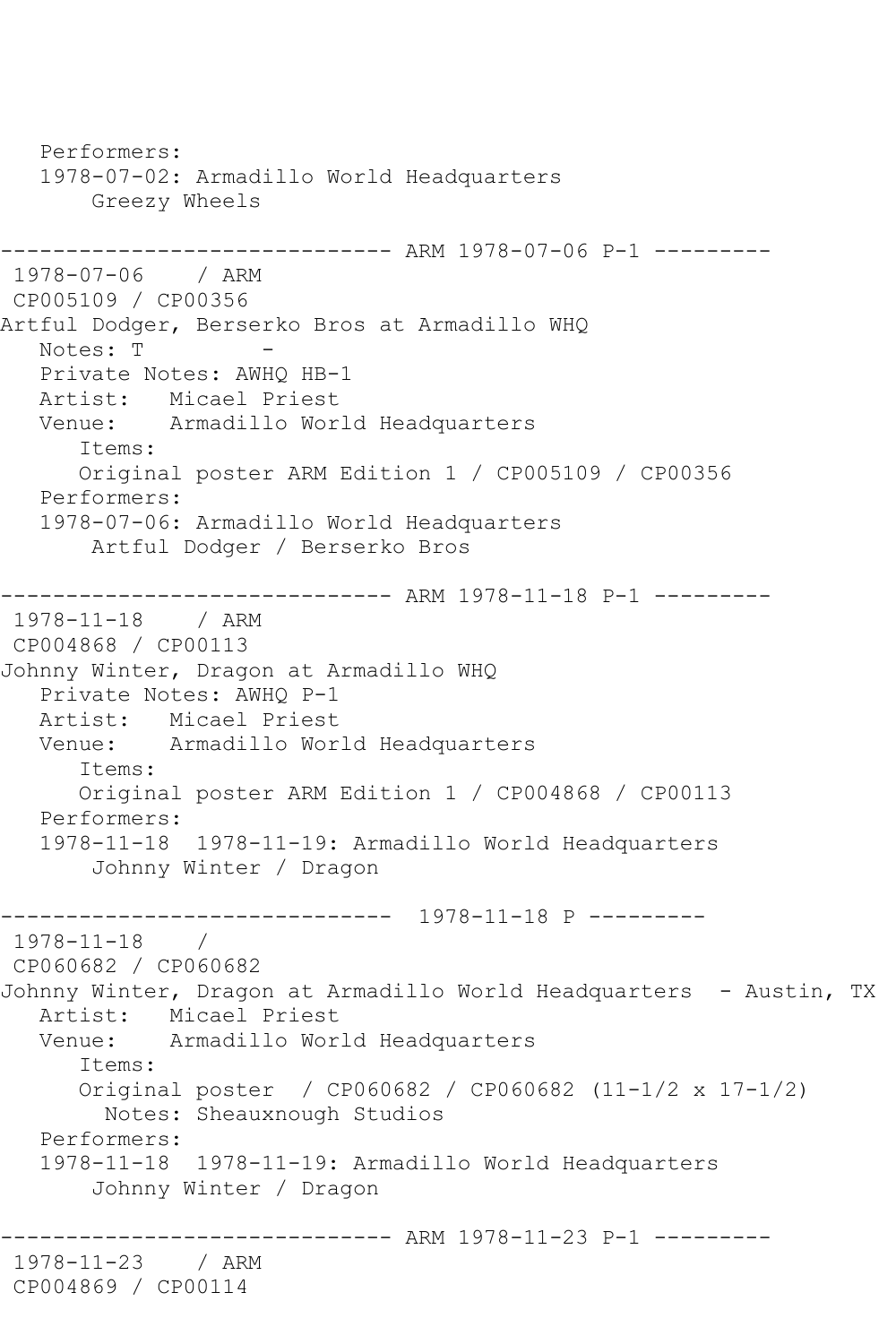Joe Gracey, Alvin Crow at Armadillo WHQ Private Notes: AWHQ P-1 Artist: Micael Priest Venue: Armadillo World Headquarters Items: Original poster ARM Edition 1 / CP004869 / CP00114 Performers: 1978-11-23: Armadillo World Headquarters Joe Gracey / Alvin Crow / Asleep at the Wheel / Jimmie Ray Vaughan / Fabulous Thunderbirds / Skunks / Pleasant Valley Boys / Pleasant Valley Boys ------------------------------ ARM 1979-01-13 P-1 --------- 1979-01-13 / ARM CP004874 / CP00119 Fools, Ruby Starr at Armadillo WHQ Private Notes: AWHQ P-1 Artist: Micael Priest Venue: Armadillo World Headquarters Items: Original poster ARM Edition 1 / CP004874 / CP00119 Original poster ARM Edition 1 / CP005039 / CP00286 Performers: 1979-01-13: Armadillo World Headquarters Fools / Ruby Starr ------------------------------ 1979-01-13 P --------- 1979-01-13 / CP061507 / CP061507 Fools, Ruby Starr and the Grey Band at Armadillo World Headquarters [Austin, TX] Artist: Micael Priest<br>Venue: Armadillo Wor Armadillo World Headquarters Items: Original poster / CP061507 / CP061507 (11-1/2 x 17) Performers: 1979-01-13: Armadillo World Headquarters Fools / Ruby Starr and the Grey Band ------------------------------ ARM 1979-06-15 P-1 --------- 1979-06-15 / ARM CP004763 / CP00008 Mose Allison, Alex Moore at Armadillo WHQ Notes: T Private Notes: AWHQ P-1 Artist: Micael Priest Venue: Armadillo World Headquarters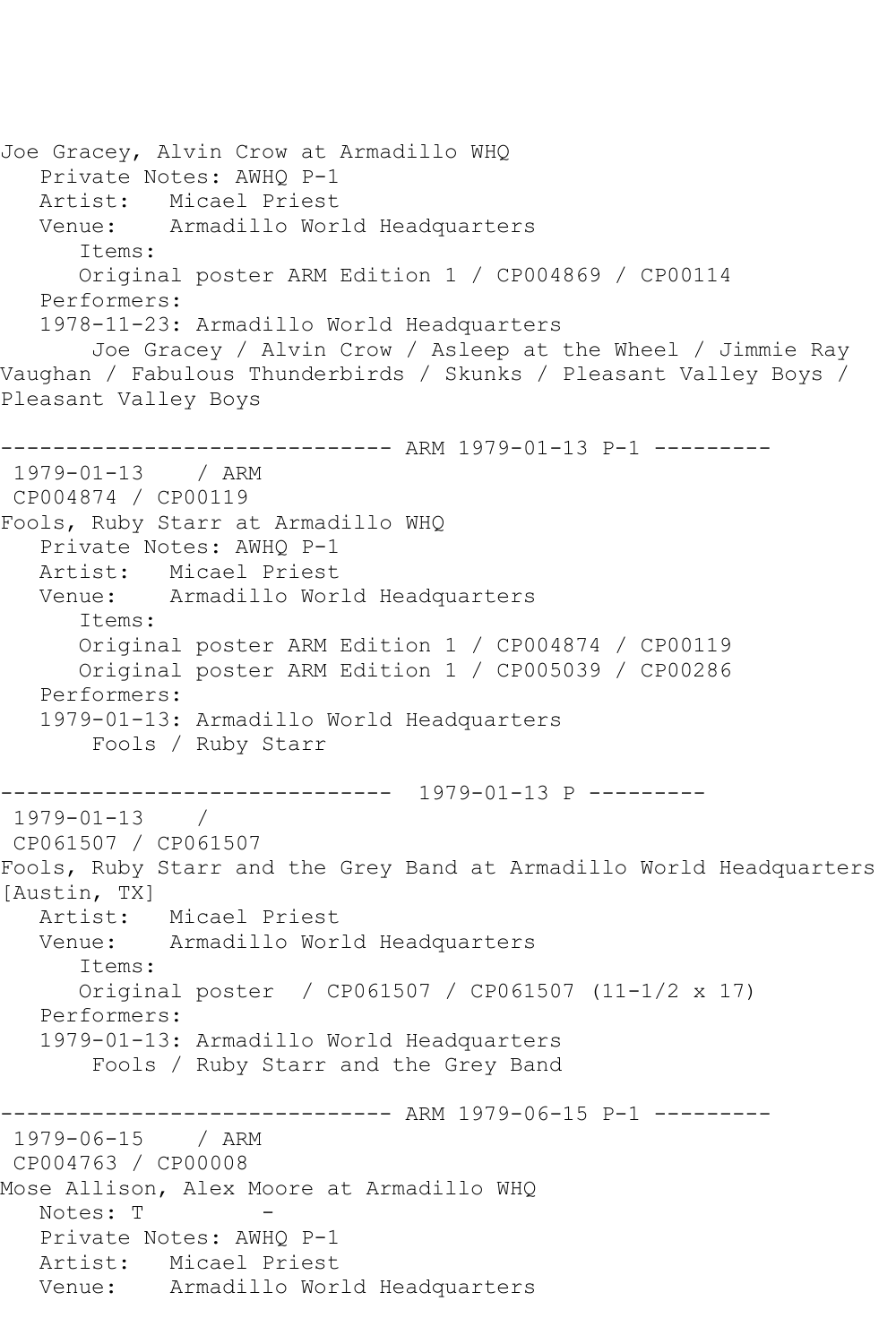Items: Original poster ARM Edition 1 / CP004763 / CP00008 ARM / CP022089 / XQ020 Performers: 1979-06-15: Armadillo World Headquarters Mose Allison / Alex Moore ------------------------------ ARM 1979-09-02 P-1 --------- 1979-09-02 / ARM CP005099 / CP00346 W.C. Clarke Band, Kenny Acosta at Armadillo WHQ<br>Notes: T - \$1.00 Notes: T Private Notes: AWHQ HB-1 Series: Gumbo Boil and Jelly Artist: Micael Priest Venue: Armadillo World Headquarters Items: Original poster ARM Edition 1 / CP005099 / CP00346 Performers: 1979-09-02: Armadillo World Headquarters W.C. Clarke Band / Kenny Acosta / Kathy Murray ------------------------------ ARM 1979-11-03 P-1 --------- 1979-11-03 / ARM CP004884 / CP00129 Paul Ray and the Cobras, Angela Strehli at Armadillo WHQ Private Notes: AWHQ P-1 Artist: Micael Priest Venue: Armadillo World Headquarters Items: Original poster ARM Edition 1 / CP004884 / CP00129 Performers: 1979-11-03: Armadillo World Headquarters Paul Ray / Angela Strehli ------------------------------ ARM 1980-06-15 P-1 --------- 1980-06-15 / ARM CP004889 / CP00134 Charlie Sexton, Kenny Acosta at Armadillo WHQ Private Notes: AWHQ P-1 Series: 4th Annual Artist: Micael Priest Venue: Armadillo World Headquarters Items: Original poster ARM Edition 1 / CP004889 / CP00134 Performers: 1980-06-15: Armadillo World Headquarters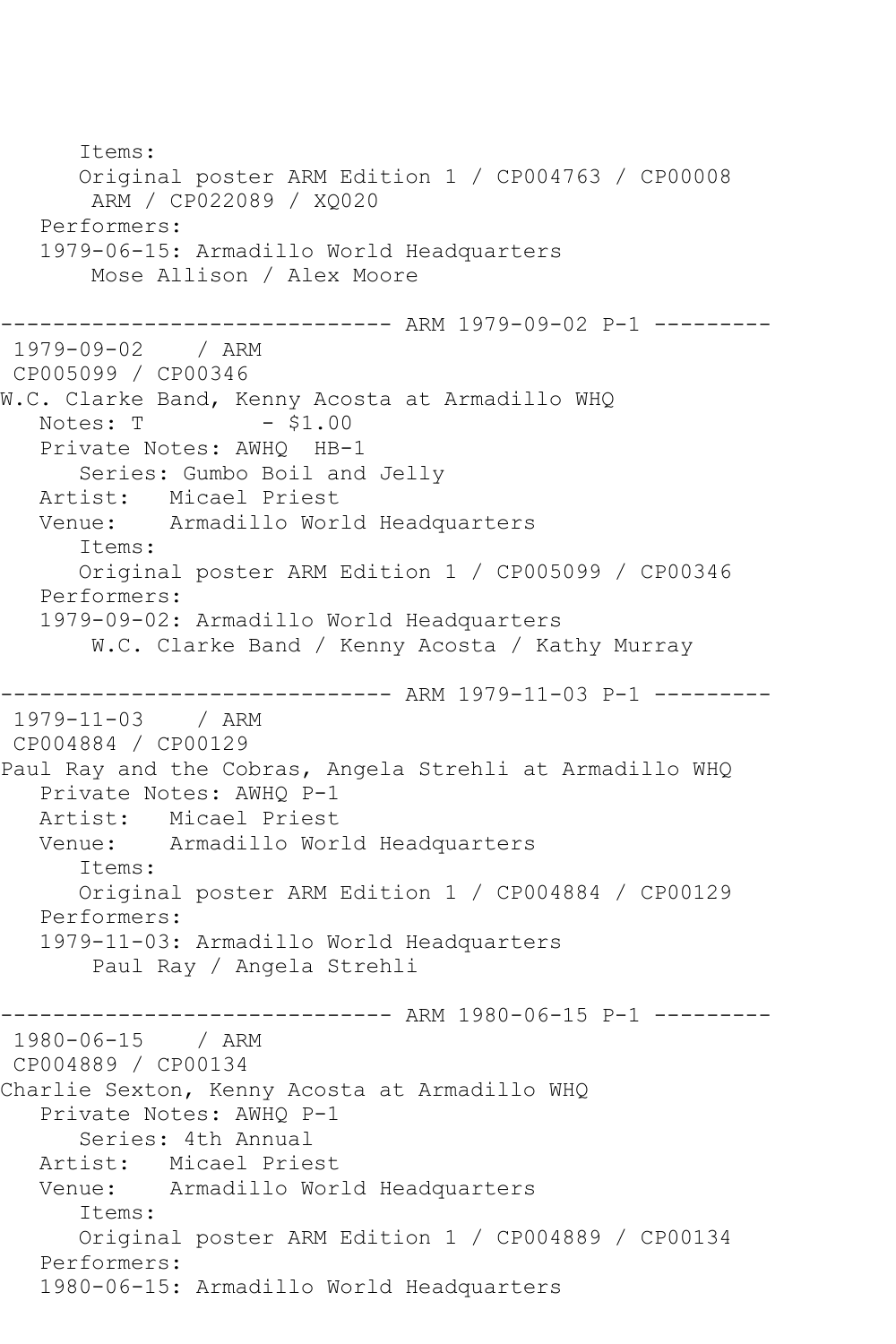Charlie Sexton / Kenny Acosta / Omar and the Howlers / W.C. Clarke Band / Little Charlie Sexton ------------------------------ ARM 1980-10-16 P-1 --------- 1980-10-16 / ARM CP004891 / CP00136 Frank Zappa at Armadillo WHQ Private Notes: AWHQ P-1 Artist: Micael Priest Venue: Armadillo World Headquarters Items: Original poster ARM Edition 1 / CP004891 / CP00136 ARM / CP015301 / ME0448 Performers: 1980-10-16: Armadillo World Headquarters Frank Zappa ------------------------------ 1980-10-16 P --------- 1980-10-16 / CP060494 / CP060494 Frank Zappa at Armadillo World Headquarters - Austin, TX Artist: Micael Priest Venue: Armadillo World Headquarters Items: Original poster / CP060494 / CP060494 (11 x 16-3/4) Performers: 1980-10-16: Armadillo World Headquarters Frank Zappa ------------------------------ ARM 1980-12-26 P-1 --------- 1980-12-26 / ARM CP004895 / CP00140 Maria Muldaur at Armadillo WHQ Private Notes: AWHQ P-1 (5-copies) Artist: Micael Priest Venue: Armadillo World Headquarters Items: Original poster ARM Edition 1 / CP004895 / CP00140 ARM / CP015300 / ME0447 Performers: 1980-12-26: Armadillo World Headquarters Maria Muldaur ------------------------------ 1980-12-30 P --------- 1980-12-30 / CP060588 / CP060588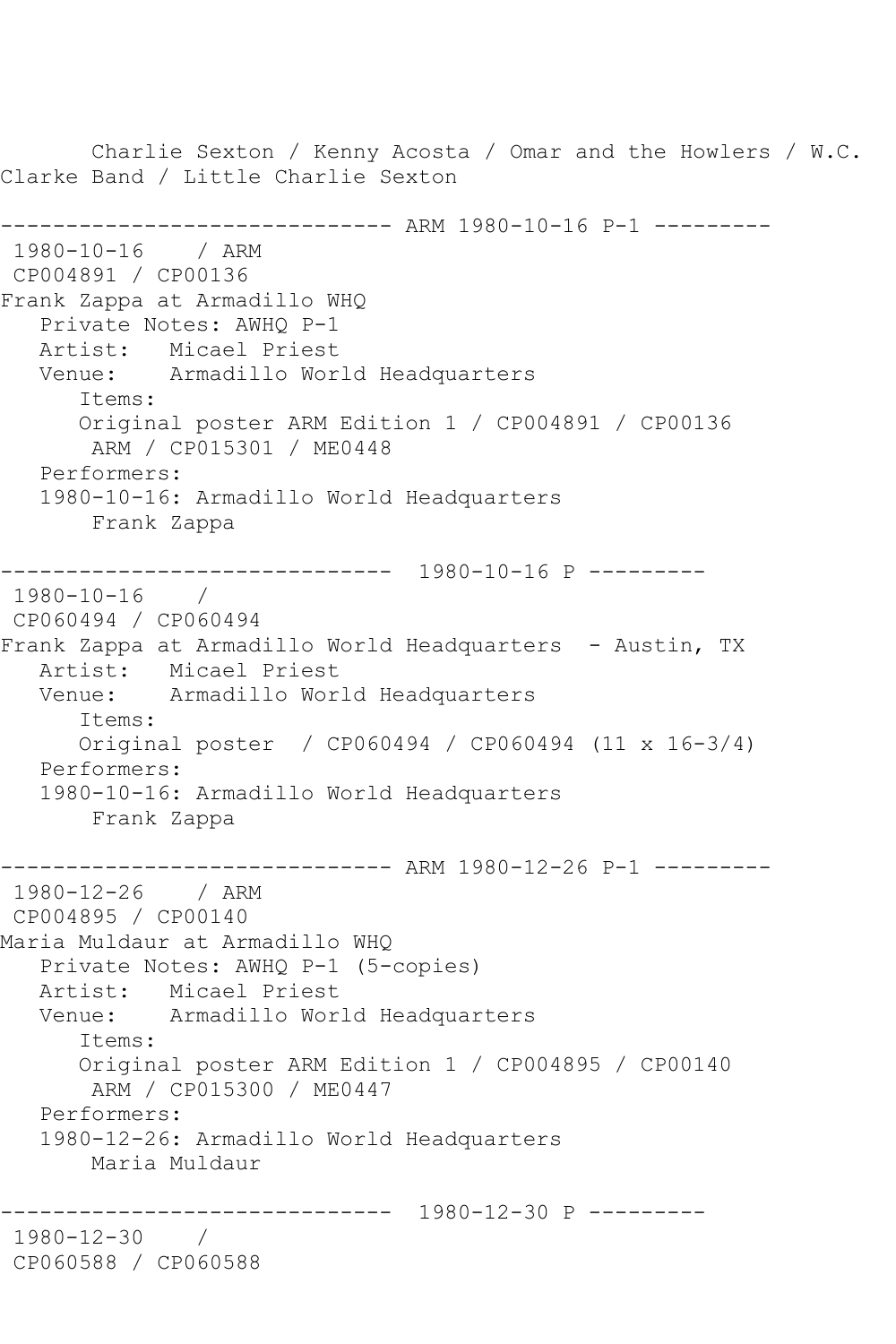Commander Cody and the Lost Planet Airmen, Asleep at the Wheel at Armadillo World Headquarters - Austin, TX Artist: Micael Priest Venue: Armadillo World Headquarters Items: Original poster / CP060588 / CP060588 (11 x 16-7/8) Performers: 1980-12-30: Armadillo World Headquarters Commander Cody and his Lost Planet Airmen / Asleep at the Wheel / Maria Muldaur / Kenneth Threadgill / Turk Pipkin ------------------------------ ARM 1980-12-31 P-1 --------- 1980-12-31 / ARM CP005130 / CP00377 Commander Cody and his Lost Planet Airmen, Asleep at the Wheel at Armadillo WHQ Private Notes: AWHQ P-1 Artist: Micael Priest Venue: Armadillo World Headquarters Items: Original poster ARM Edition 1 / CP005130 / CP00377 ARM / CP020436 / XL017 Performers: 1980-12-31: Armadillo World Headquarters Commander Cody and his Lost Planet Airmen / Asleep at the Wheel / Maria Muldaur / Kenneth Threadgill / Turk Pipkin ------------------------------ SCS 1981-03-29 P-1 --------- 1981-03-29 / SCS CP004154 / CD04563 4th Annual Spamarama Series: 4th Annual Artist: Micael Priest<br>Venue: Soap Creek Sa Soap Creek Saloon Items: Original poster SCS Edition 1 / CP004154 / CD04563 Performers: 1981-03-29: Soap Creek Saloon ------------------------------ CNC 1982-05-03 P-1 --------- 1982-05-03 / CNC CP004485 / CD05724 Cobras, Randy Banks at Continental Club - Austin, TX Event: Rock for the Guac Artist: Micael Priest Venue: Continental Club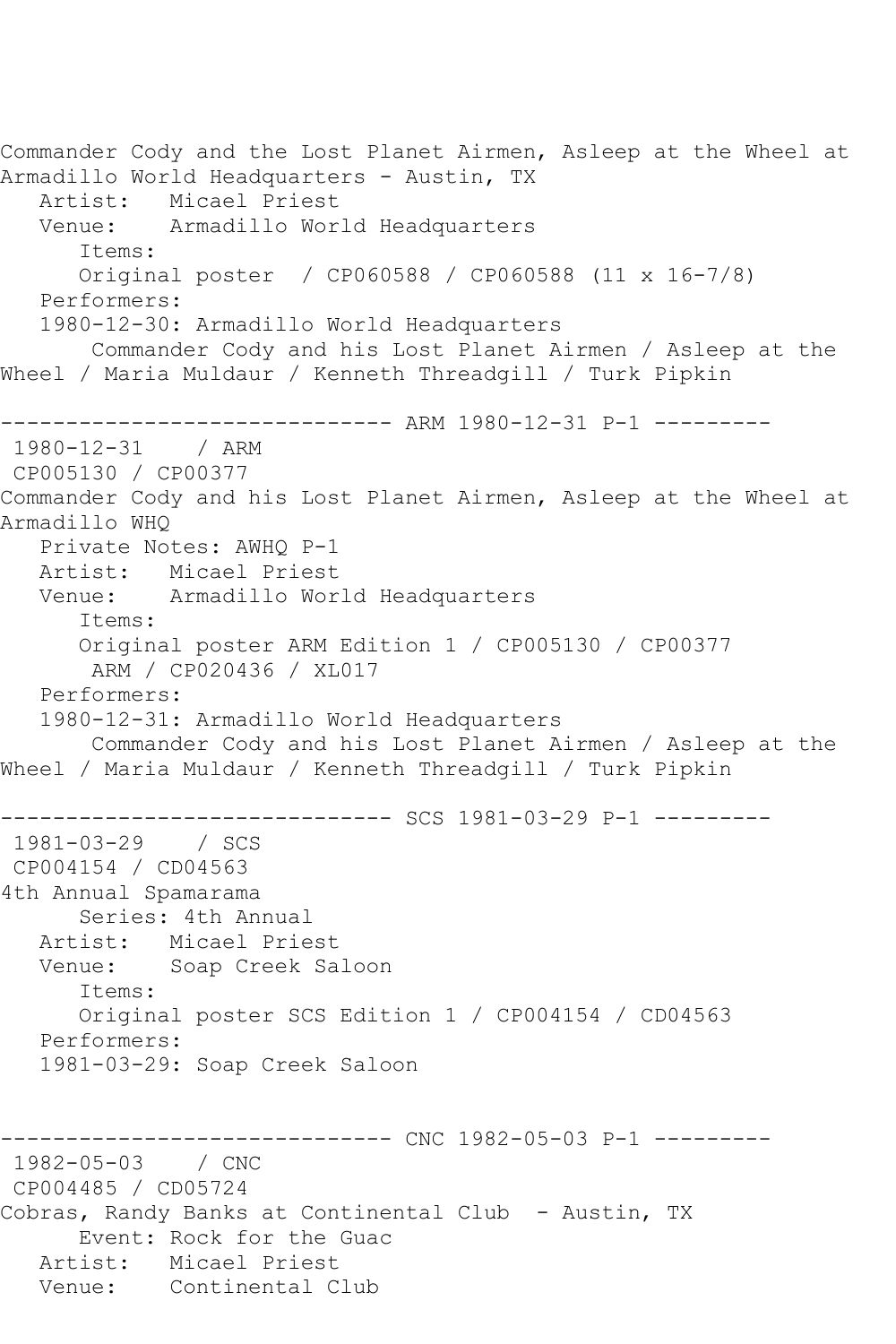Items: Original poster CNC Edition 1 / CP004485 / CD05724 Performers: 1982-05-03: Continental Club Cobras / Randy Banks / Groove Masters / Guitar Charles / Miss Lou Ann Barton / Alvin Crow / Marcia Ball ------------------------------ MAND 1982-05-31 P --------- 1982-05-31 / MAND CP004712 / CD06015 Bobby and the Midnites, Stevie Ray Vaughan at Manor Downs - Manor Downs, TX<br>Artist: Micael Priest Venue: Manor Downs Items: Original poster MAND / CP004712 / CD06015 Performers: 1982-05-31: Manor Downs Bobby and the Midnites / Stevie Ray Vaughan / Double Trouble ------------------------------ MAND-4.159 1982-07-31 P-1 --------- 1982-07-31 / MAND 4.159 CP009615 / CS04360 Grateful Dead at Manor Downs - Manor Downs, TX Notes: This item appears in the Art of Rock book, plate no. 4.159 Artist: Micael Priest Venue: Manor Downs Promoter: Book: Art of Rock Items: Original poster MAND-4.159 Edition 1 / CP009615 / CS04360 AORPlate: 4.159 Handbill MAND-4.159 Edition 1 / CP022217 / XR009 AORPlate: 4.159 MAND-4.159 / CP021009 / XM19820701 AORPlate: 4.159 Performers: 1982-07-31: Manor Downs Grateful Dead ------------------------------ 1982-07-31 P --------- 1982-07-31 / CP060149 / CP060149 Grateful Dead at Manor Downs - Manor Downs, TX Artist: Micael Priest Venue: Manor Downs Promoter: Furlong Productions Items: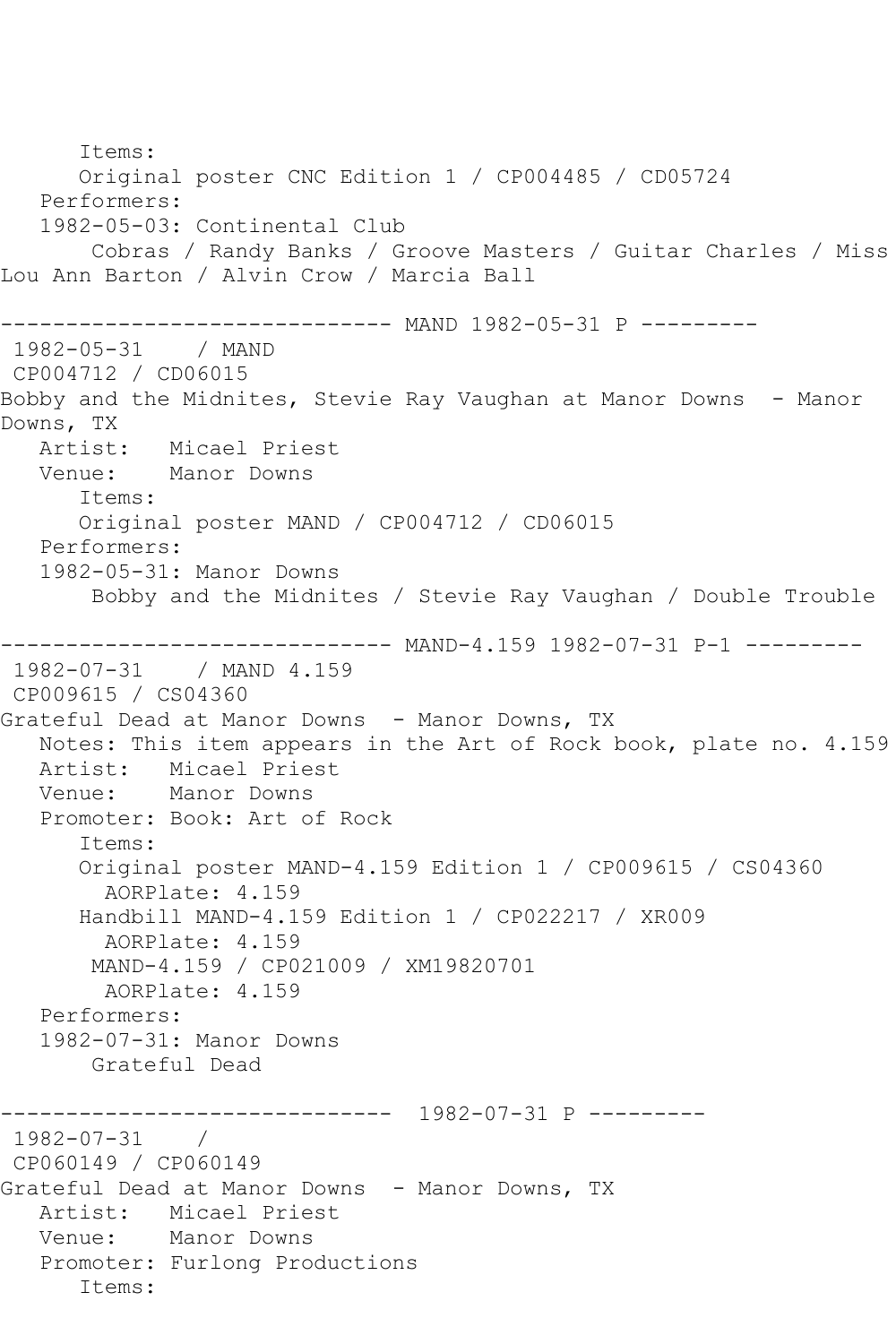Original poster / CP060149 / CP060149 (11-1/4 x 16-1/2) Performers: 1982-07-31: Manor Downs Grateful Dead ------------------------------ 1987-06-04 P --------- 1987-06-04 / Austin Opera House - Austin, TX Artist: Danny Garrett Venue: Austin Opera House Items: Original poster / Performers: 1987-06-04: Austin Opera House ------------------------------ 1988-08-13 P --------- 1988-08-13 / CP060587 / CP060587 Little Feat at Austin Opera House - Austin, TX Benefit: Together Again Artist: Micael Priest Venue: Austin Opera House Items: Original poster / CP060587 / CP060587 (12 x 18) Performers: 1988-08-13: Austin Opera House Little Feat ------------------------------ ARM 1989-04-03 P --------- 1989-04-03 / ARM CP061618 Austin Movie Marathon at the Village Cinema Private Notes: AWHQ P-1 Artist: Micael Priest Venue: Village Cinema Four Items: Original poster ARM / CP061618 (11 x 17) Performers: 1989-04-03 1989-04-03: Village Cinema Four ------------------------------ LZR 1991-04-07 P-1 --------- 1991-04-07 / LZR CP004163 / CD04572 Lounge Lizards, Uranium Savages at La Zona Rosa - Austin, TX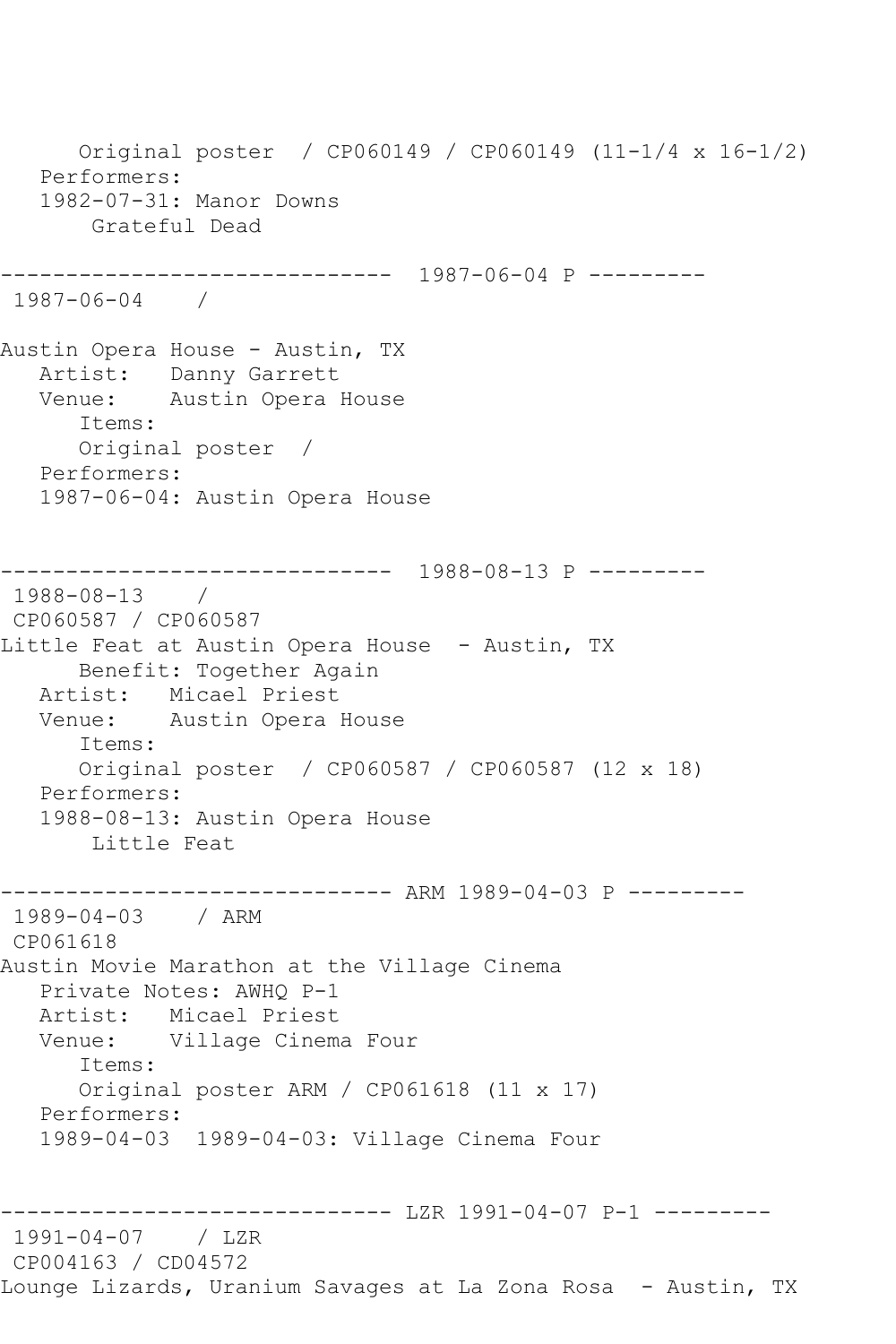Event: 16th Annual Spamarama Artist: Micael Priest Venue: La Zona Rosa Items: Original poster LZR Edition 1 / CP004163 / CD04572 Performers: 1991-04-07: La Zona Rosa Lounge Lizards / Uranium Savages ------------------------------ 19zz-01-26 P-1 --------- 19zz-01-26 / CP004322 / CD04768 Grateful Dead Artist: Micael Priest Items: Original poster Edition 1 / CP004322 / CD04768 Performers: 19zz-01-26 19zz-01-28: ------------------------------ MAND 19zz-03-18 P --------- 19zz-03-18 / MAND CP008993 / CP05765 Official Quarterhourse Racing at Manor Downs - Manor Downs, TX Private Notes: Texas P-1 \*<br>Artist: Micael Priest Artist: Micael Priest<br>Venue: Manor Downs Manor Downs Items: Original poster MAND / CP008993 / CP05765 Performers: 19zz-03-18 19zz-03-25: 19zz-04-22 19zz-04-23: Manor Downs ------------------------------ CNC 19zz-03-20 P-1 --------- 19zz-03-20 / CNC CP009618 / CS04363 Leroi Brothers at Continental Club - Austin, TX Series: 10th Anniversary Artist: Micael Priest<br>Venue: Continental C Continental Club Items: Original poster CNC Edition 1 / CP009618 / CS04363 Performers: 19zz-03-20: Continental Club Leroi Brothers ------------------------------ 19zz-04-07 P-1 ---------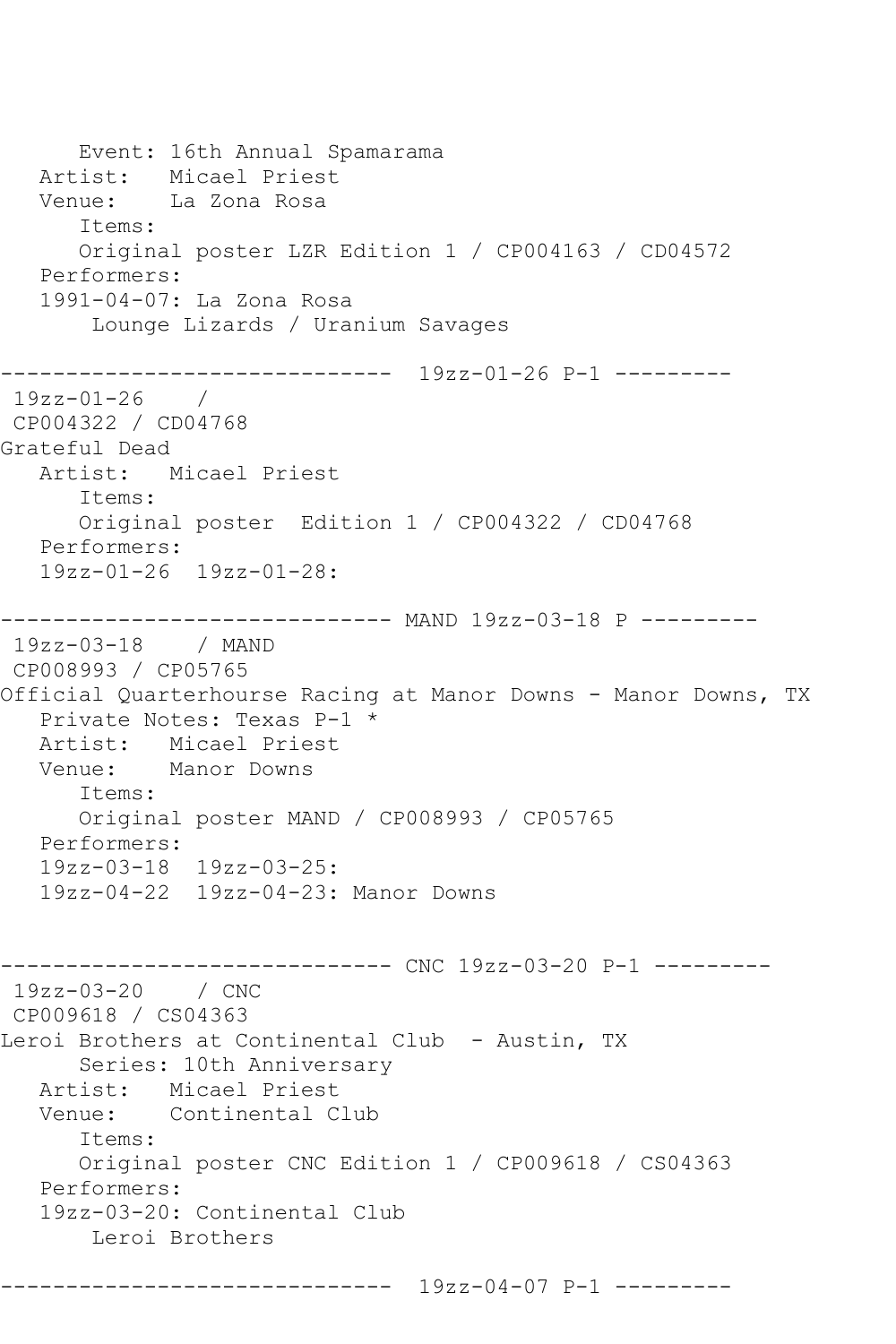```
19zz-04-07 / 
CP004357 / CD04803
These Are the Good Old Days, Prices Are Going Up
   Artist: Micael Priest
       Items:
       Original poster Edition 1 / CP004357 / CD04803
   Performers:
   19zz-04-07:
------------------------------ 19zz-09-02 P-1 ---------
19zz-09-02 / 
CP009619 / CS04364
Freda and the Firedogs at Legion Hall - Smithville,
   Artist: Micael Priest
   Venue: Legion Hall
       Items:
      Original poster Edition 1 / CP009619 / CS04364
   Performers:
   19zz-09-02: Legion Hall
        Freda and the Firedogs
   ------------------------------ STMB 19zz-10-20 P-1 ---------
19zz-10-20 / STMB 
CP004355 / CD04801
Ian Moore Band at Steamboat - Austin, TX
   Artist: Micael Priest
   Venue: Steamboat
       Items:
      Original poster STMB Edition 1 / CP004355 / CD04801
   Performers:
   19zz-10-20: Steamboat
        Ian Moore Band
      ------------------------------ 2001-06-29 P-1 ---------
2001-06-29 / 
CP004354 / CD04800
Bobby Early Smith at Spoke
   Artist: Micael Priest
   Venue: Spoke
       Items:
      Original poster Edition 1 / CP004354 / CD04800
   Performers:
   2001-06-29: Spoke
        Bobby Early Smith
           ------------------------------ NONE P-1 ---------
NONE /
```